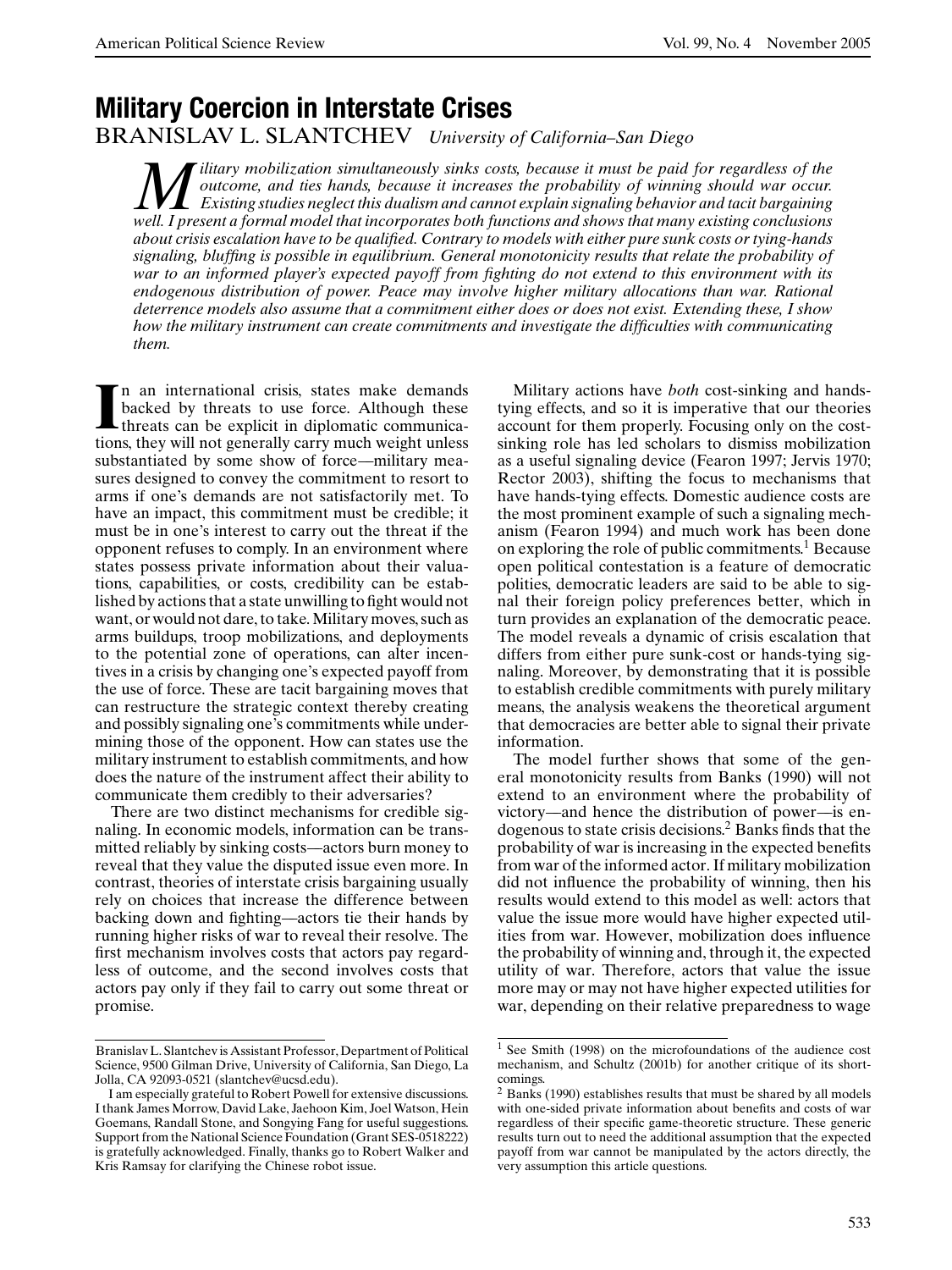it—–the level of which they choose during bargaining. Hence, some standard ideas about crisis escalation that depend on an exogenously fixed distribution of power may need to be modified.

Finally, the analysis illuminates what turns out to be an important shortcoming of existing rational deterrence models. These generally postulate preferences between capitulation and fighting—–a resolved type prefers to fight, and an unresolved type prefers to submit—and then explore the consequences of uncertainty about which particular type one is facing. Thus, the models assume that commitments exist and the problem is one of communicating them credibly. I show how the military instrument can *create* commitments and then investigate how this can help with complete information but can hinder the prospects for peace when they have to be communicated under asymmetric information. Unfortunately, whereas mobilization can credibly commit an actor to stand firm, under uncertainty that actor may fail to allocate enough resources to undo his opponent's reciprocal commitment. In this situation, war can become preferable to capitulation for both.

## **COERCIVE EFFECTS OF MILITARIZED CRISIS BEHAVIOR**

Perhaps the main problem that leaders face in a crisis is credibility: how does a leader persuade an opponent that his threat to use force is genuine? That he would follow up on it should the opponent fail to comply with his demands? The decision to carry out the threat depends on many factors, some or all of which may be unobservable by the opponent. The leader has to communicate enough information to convince her that he is serious. If the opponent believes the message and wants to avoid war, she would be forced to make concessions. However, if there exists a statement that would accomplish this, then all leaders—–resolved and unresolved alike—–would make it, and hence the opponent would have no reason to believe it. The problem then is to find a statement that only resolved leaders would be willing to make.

Jervis (1970) studies *signals*, which do not change the distribution of power, and *indices*, which are either impossible for the actor to manipulate (and so are inherently credible) or are too costly for an actor to be willing to manipulate. In modern terms, he distinguishes between "cheap talk" and "costly signaling," even though he prefers to emphasize psychological factors that influence credibility.

It is well known that the possibilities for credible revelation of information when talk is cheap are rather limited and depend crucially on the degree of antagonism between the actors (Crawford and Sobel 1982; Morrow 1994b).<sup>3</sup> Following Schelling (1960), most studies have explored tacit communication through actions instead of words. Schelling (1966) noted that tactics that reveal willingness to run high risks of war may make threats to use force credible. In general, such willingness results in better expected bargains in crises (Banks 1990), although it does not necessarily mean that the actor willing to run the highest risks would get the best bargain (Powell 1990).

One can think of such tactics in terms of expected benefits from war and expected costs of avoiding it: anything that increases one relative to the other could commit an actor by *tying his hands* at the final stage. Fearon (1994) noted that domestic political audiences can generate costs for leaders who escalate a crisis and then capitulate, creating an environment in which a leader could tie his hands and, thus, signal resolve to foreign adversaries. Even though leaders pay the costs only if they back down, their willingness to risk escalation to a point where each of them would be irrevocably committed to not backing down can reveal their resolve.

This contrasts with another signaling mechanism that relies on *sinking costs*; that is, incurring expenses that do not directly affect the expected payoffs from war and capitulation (Spence 1973). Only actors who value the issue sufficiently would be willing to pay these costs, turning them into a credible revelation of resolve by separating from low-resolve actors through their action. When the last clear chance to avoid war comes, these costs are sunk and cannot affect the decision to attack, hence they cannot work as a commitment device and their function is purely informational.

What is the role of military actions, such as mobilization, in a crisis? Fearon (1994, 579) notes that the "informal literature on international conflict and the causes of war takes it as unproblematic that actions such as mobilization 'demonstrate resolve'," and argues that "if mobilization is to convey information and allow learning, it must carry with it some cost or disincentive that affects low-resolve more than high-resolve states." He then goes on to dismiss the financial costs of mobilization as being insufficient to generate enough disincentive to engage in it and concludes that we should focus on an alternative mechanism—–domestic political costs—–that has a hands-tying effect.

Although one may quibble with the notion that mobilization is not costly enough, the more important omission is that the argument treats mobilization (and similar militarized crisis activities) as costly actions that are unrelated to the actual use of force. However, one can hardly wage war without preparing for it, and the primary role of mobilization is not to incur costs but rather to prepare for fighting by increasing the chances of victory. But improving one's prospects in fighting increases the value of war relative to peace and can therefore have a hands-tying effect. In fact, it is difficult to conceive of pure sunk costs in this context. Perhaps military exercises away from the potential war zone could qualify as such, but almost anything countries can do in terms of improving defenses or enhancing offensive capability affects the expected payoff from fighting quite apart from the costs incurred in doing it.

<sup>&</sup>lt;sup>3</sup> Reputational concerns due to continuing interaction with domestic (Guisinger and Smith 2002) or foreign (Sartori 2002) audiences may lend credibility to cheap talk. When both cheap talk and costly messages are available, costly signals can improve the precision of communication (Austen-Smith and Banks 2000).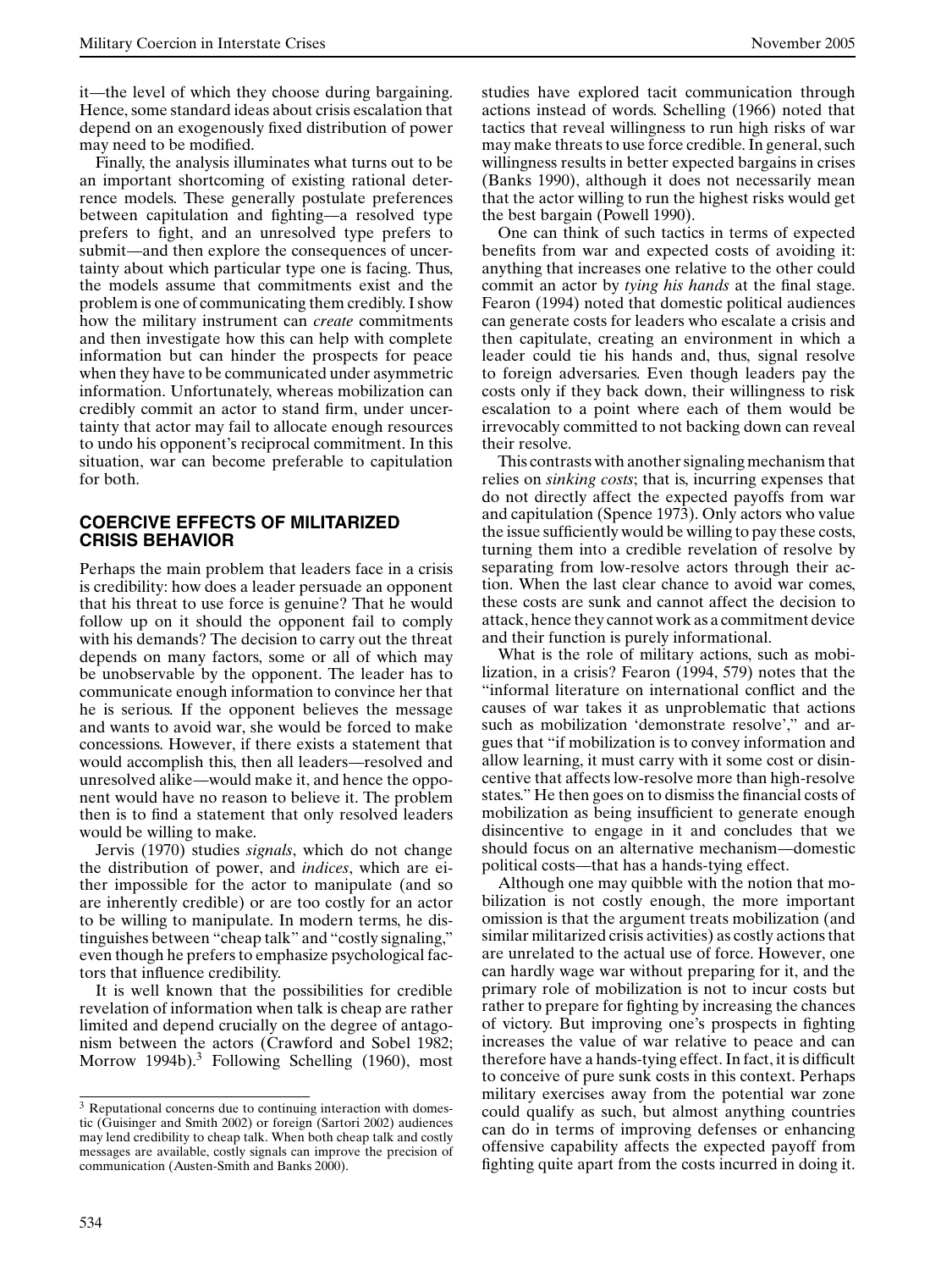Even though he does not analyze it, Fearon (1997, n. 27) does recognize this and notes that "insofar as sunk-cost signals are most naturally interpreted as money spent building arms, mobilizing troops, and/or stationing them abroad *...* the probability of winning a conflict*...*should increase with the size of the signal."

Underestimating mobilization's role as a commitment device beyond its immediate costliness leads one influential study to conclude that "the financial costs of mobilization rarely seem the principal concern of leaders in a crisis" (Fearon 1994, 580), implying that these costs are insufficient to generate credible revelation of resolve. As I will show, this is true only if mobilization functions solely as a sunk cost; if we consider its hands-tying function, mobilization does acquire crisis bargaining significance.<sup>4</sup> It affects not only signaling behavior of the potential revisionist but also the defensive posture of the status quo power.

Empirically then, it seems that military actions which states take during a crisis—–mobilizing troops, dispatching forces—–entail costs that are paid regardless of the outcome, and in this sense are sunk; however, they also improve one's expected value of war relative to peace, and in this sense they can tie one's hands. *Militarized coercion* involves actions with these characteristics, but existing theories of interstate crisis bargaining have not analyzed their consequences properly.

In the formal literature, the issue has been almost completely side-stepped in favor of models that incorporate only one of the two functions: the probability of winning is exogenously fixed instead of being determined endogenously by the decisions of the actors.<sup>5</sup> This class of models is nearly exhaustive: very few admit endogenous probability of victory. I am aware of four exceptions. Brito and Intriligator (1985) study resource redistribution as alternative to war under incomplete information but analyze Nash equilibria that may not be sequential (so threats may not be credible) and assume military allocations are made simultaneously (and so one cannot react to the mobilization of the other). Powell (1993) studies the guns versus butter trade-off, but, because he analyzes the complete information case, we cannot use the results to study signaling issues. Kydd's (2000) analysis of bargaining and arms races concentrates on complete information, and the treatment of uncertainty is limited to the special case of two types. Due to the structure of the model, information is revealed at the stage that precedes armament decisions. Consequently, Kydd finds that the informed player's arming choice—–that it can potentially use for signaling—–is "not really affected by uncertainty; she will arm at whatever level is optimal for her" (238). This is fine for investigating whether arms races can

occur in equilibrium, but constraining for a model that focuses on the potential signaling role of the military instrument. As we shall see, uncertainty does have a significant impact on mobilization levels. Finally, the most closely related approach is that of Morrow (1994a), who models the effect of an alliance as having a dual role: increasing the expected value of war and decreasing the value of the status quo. However, the costs of alliance are not truly sunk because the player does not pay them if it capitulates. As a result the solutions differ significantly from the ones I present here.<sup>6</sup>

In other words, nearly all existing models cannot seriously investigate the impact of military moves in crisis situations because they ignore the hands-tying effect they may have. This is an important shortcoming because, in these models, the probability of winning determines the expected payoff from war, which in turn determines the credibility of threats and, hence, the actor's ability to obtain better bargains. As Banks (1990) demonstrates, the higher the informed actor's expected payoff from war, the higher his payoff from setting the dispute peacefully, and the higher the probability of war in equilibrium. All crisis bargaining models that treat the probability of winning as exogenous would produce this dynamic. However, as I argued, this crucial variable that essentially generates optimal behavior in crisis bargaining models should be part of the process that depends on it. If deliberate actions influence its value, which in turn affects the informational content of these actions, how are we to interpret mobilization decisions? To what extent are costly military actions useful in communicating in crisis: do they make crises more or less stable? What levels of military mobilizations should we expect and what is the price of peace in terms of maintenance of military establishment by defenders?

To answer such questions, the model must have the following features: (a) both actors should be able to choose the level of military mobilization as means of tacit communication, (b) an actor's mobilization should be costly but should increase its probability of winning if war breaks out, (c) mobilization may not necessarily increase the expected utility from war (even though it makes victory more likely, a positive impact, its cost enters negatively), (d) at least one of the actors should be uncertain about the valuation of the other, and (e) actors should be able to make their deliberate attack decisions in light of the information provided by the mobilization levels. Consequently, the model I construct in the next section incorporates all of these.

## **THE MODEL**

Two players,  $S_1$  and  $S_2$ , face a potential dispute over territory valued at  $v_1 \in (0, 1)$  by the status quo power

<sup>4</sup> Rector (2003) analyzes the impact of mobilization on crisis bargaining but only considers it as partial prepayment of war costs. Because it ignores the hands-tying impact, the study concludes that mobilization has no signaling effect.

<sup>5</sup> This also holds for models where the power distribution changes independently of the choices of the actors, as in Powell (1999, chap. 4) and Slantchev (2003).

<sup>6</sup> Although the economic analysis of contests is closely related to the optimal resource allocation issue (Hirshleifer 1988), the contest models do not allow actors to make their war initiation decisions in light of the new information furnished by the mobilization levels, an important feature of sequential crisis bargaining (Morrow 1989).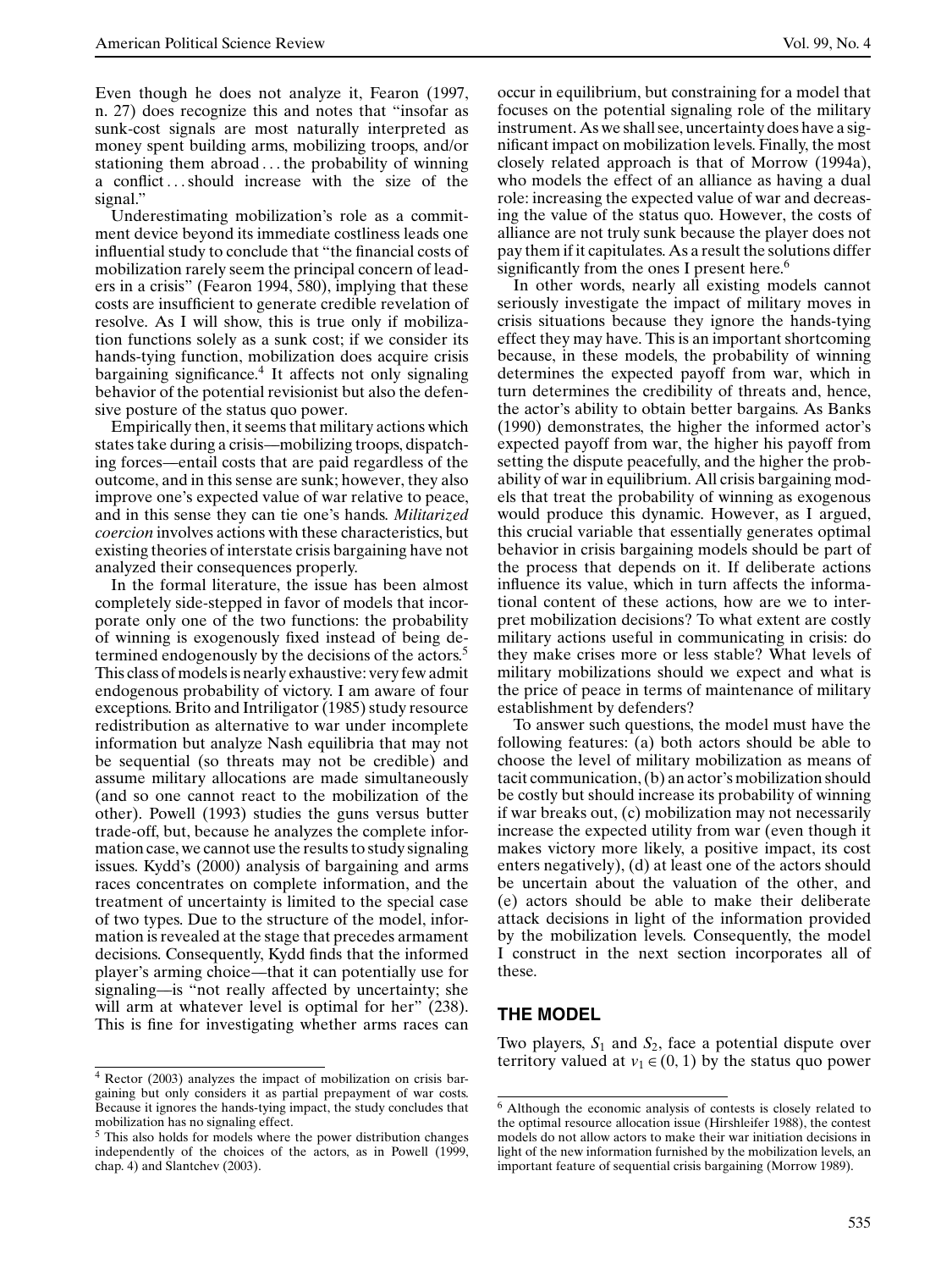*S*1, who is currently in possession of it. Although this valuation is common knowledge, the potential revisionist  $S_2$ 's valuation is private information.<sup>7</sup>  $S_1$ believes that  $v_2$  is distributed on the interval [0, 1] according to the cumulative distribution function *F* with continuous strictly positive density *f*, and this belief is common knowledge.

Initially, S<sub>1</sub> decides on his military allocation level,  $m_1 \geq 0$ . Choosing  $m_1 = 0$  is equivalent to relinquishing the claim to the territory and ending the game with payoffs  $(0, v_2)$ . Otherwise, the amount  $m_1 > 0$  is invested in possible defense. The costs of mobilization are sunk and incurred immediately. After observing his choice, *S*<sup>2</sup> either decides to live with the status quo or makes a demand for the territory by starting a crisis.  $S_2$  can escalate by choosing a level of mobilization,  $m_2 > 0$ , or can opt for the status quo with  $m_2 = 0$ , ending the game with the payoffs  $(v_1 - m_1, 0)$ . After observing  $S_2$ 's level of mobilization,  $S_1$  can capitulate, ending the game with payoffs  $(-m_1, v_2 - m_2)$ ; preemptively attack, ending the game with war; or resist, relinquishing the final choice to  $S_2$ . If he resists,  $S_2$  decides whether to capitulate, ending the game with payoffs  $(v_1 - m_1, -m_2)$ , or attack, ending the game with war.

If war occurs, each player suffers the cost of fighting,  $c_i \in (0, 1)$ . Victory in war is determined by the amount of resources mobilized by the players and the military technology. Defeat means the opponent obtains the territory. The probability that player *i* prevails is  $λm_i/(λm_i + m_{-i})$ , where  $λ > 0$  measures the offense– defense balance.<sup>8</sup> If  $\lambda = 1$ , then there are no advantages to striking first. If  $\lambda > 1$ , then offense dominates and, for any given allocation  $(m_1, m_2)$ , the probability of prevailing by striking first is strictly larger than the probability of prevailing if attacked. Conversely, if  $\lambda$  < 1, then defense dominates, and for any given allocation it is better to wait for an attack instead of striking first. If *i* attacks first, the expected payoff from  ${\rm w}$ ar is  $\tilde{W}^a_i(m_1, m_2) = \lambda m_i v_i / (\lambda m_i + m_{-i}) - c_i - m_i$ , and, if *i* is attacked, it is  $W_i^d(m_1, m_2) = m_i v_i/(m_i + \lambda m_{-i})$  –  $c_i - m_i$ . It is easy to show that  $\lambda < 1 \Leftrightarrow W_i^d > W_i^a$ . If defense dominates, then the expected value of war is higher when one is attacked than when one attacks first.<sup>9</sup> For the rest of this paper, assume  $\lambda < 1$ . The central claims do not change when  $\lambda > 1$ , but the statement of the results is quite a bit more involved (Slantchev 2004a).

The solution concept is perfect Bayesian equilibrium (or simply "equilibrium"), which requires that strategies are sequentially rational given the beliefs, and that beliefs are consistent with the strategies, and derived from Bayes rule whenever possible (Fudenberg and Tirole 1991). The model incorporates the empirically motivated features I identified in the preceding section. It is complicated by the continuum of types and actions, and so it trades an ultimatum "bargaining" protocol for rich mobilization possibilities in letting both actors choose the level of forceful persuasion.

#### **THE MOBILIZATION OF THE REVISIONIST STATE**

It will be helpful to analyze the signaling game beginning with  $S_2$ 's allocation decision given some allocation  $m_1 > 0$ . In any equilibrium, the strategies would have to form an equilibrium in this continuation game, and since  $S_1$  is uninformed, his initial decision reduces to choosing (through his allocation) the equilibrium that yields the highest expected payoff.

By subgame perfection, *S*<sup>2</sup> would attack at her final decision node if, and only if, her expected payoff from war is at least as good as capitulating:  $W_2^a(m_1, m_2) \geq -m_2$ . That is,  $v_2 \geq c_2 + c_2 m_1/(\lambda m_2) \equiv$  $\gamma(m_1, m_2) > 0$ , where  $\gamma(m_1, m_2)$  is the highest type that would capitulate if resisted at the allocation level  $(m_1, m_2)$ . All types  $v_2 < \gamma(m_1, m_2)$  capitulate, and all types  $v_2 \ge \gamma(m_1, m_2)$  attack when resisted. Note that  $\gamma(m_1, m_2) > 0$  implies that the lowest-valuation types never attack even if they are certain to win. For any posterior belief characterized by the distribution function  $G(\gamma(m_1, m_2))$  that  $S_1$  may hold, resisting at the allocation  $(m_1, m_2)$  yields  $S_1$  the following expected payoff:  $R_1(m_1, m_2) = G(\gamma)(v_1 - m_1) + (1 G(\gamma)$ ) $W_1^d(m_1, m_2)$ . If  $S_1$  attacks preemptively, he would get  $W_1^a(m_1, m_2)$ . Since  $W_1^d(m_1, m_2) < v_1 - m_1$ , it follows that  $\lambda < 1 \Rightarrow W_1^a(m_1, m_2) < R_1(m_1, m_2)$  regardless of *S*1's posterior belief. Therefore, if defense dominates, then in equilibrium  $S_1$  never preempts; he either capitulates or resists.

Suppose that  $S_1$  capitulates for sure if he observes an allocation  $\overline{m}_2(m_1)$ . There can be at most one such *assured compellence level* in equilibrium. To see that, suppose that there were more than one. But then all *S*<sup>2</sup> types who allocate the higher level can profit by switching to the lower one. Obviously,  $\overline{m}_2(m_1)$  is an upper bound on any equilibrium allocation by  $S_2$ . Furthermore  $S_2$  would never mobilize  $m_2 \geq 1$  in any equilibrium. This is because the best possible payoff she can ever hope to obtain is  $v_2 - m_2$  if  $S_1$  capitulates, and this is nonpositive for any  $m_2 \geq 1$ , for all  $v_2 \leq 1$ .

All of this suggests that  $S_2$ 's equilibrium behavior would be determined by the relationship among the payoffs she can obtain from optimal offensive war, assured compellence, and capitulation. That is,  $S_2$ 's strategy can be characterized by a series of cut-points that divide her types into subsets who behave the same way. To this end, I now derive these cut-points and

 $7$  Since  $S_1$  has the territory, it is natural to assume that his valuation is known to everyone. The labels "status quo power" and "potential revisionist" identify which actor would be in possession of the territory if a crisis does not occur. This has nothing to do with the degree of satisfaction with the status quo that determines these labels in classical realism. For ease of exposition, I refer to  $S_1$  as a "he" and

*S*<sub>2</sub> as a "she." 8 The ratio form of the contest success function is undefined at  $m_1 =$  $m_2 = 0$ , but since the game ends with  $m_1 = 0$ , how we define it is immaterial.

<sup>9</sup> This offense–defense balance depends on military technology and differs from the ease of conquest concept that goes under the same name in offense–defense theory (Jervis 1978; Quester 1977). According to that theory, "offense–defense balance" refers to whether it is easier to take a territory than to defend it. Because the territory belongs to  $S_1$  in this model, a defensive advantage means that  $S_1$ would defend it more easily given the same distribution of power than  $S_2$  could acquire.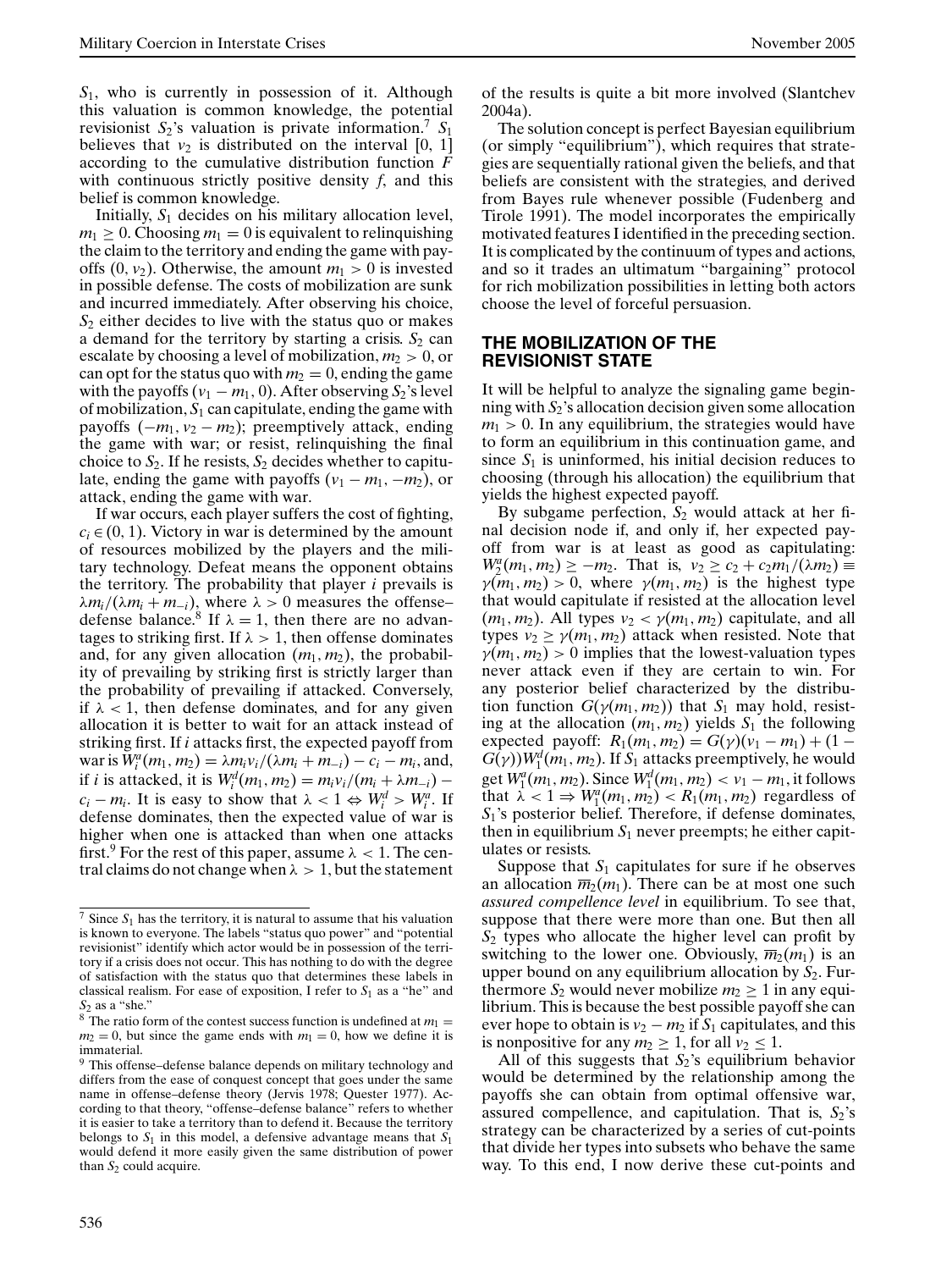then show that only two configurations can occur in equilibrium.

Let  $\beta(m_1)$  denote the type that is indifferent between optimal war and assured compellence; that is,  $W_2^n(m_1, m_2^*(m_1, \beta(m_1))) = \beta(m_1) - \overline{m}_2(m_1)$ , where  $m_2^*(m_1, v_2) = \sqrt{m_1 v_2/\lambda} - m_1/\lambda > 0$  is the optimal allocation by type  $v_2$  if she expects to fight for sure some  $m_1$ . That is,  $m_2^*(m_1, v_2)$  maximizes  $W_2^n(m_1, m_2(v_2))$  subject to the constraint that  $m_2^* > 0$ . Substituting and solving for  $\beta(m_1)$  yields  $\beta(m_1)$  =  $(m_1 + \lambda[\overline{m_2}(m_1) - c_2])^2 / (4\lambda m_1)$ . The following lemma establishes the *S*2's preference between optimal war and assured compellence (all proofs are in the Appendix).

LEMMA 1. *All*  $v_2 > \beta(m_1)$  *strictly prefer assured compellence to optimal war, and all*  $v_2 \leq \beta(m_1)$  *prefer the opposite.*

Let  $\alpha(m_1)$  denote the type that is indifferent between capitulation and assured compellence at  $\overline{m}_2(m_1)$ ; that is,  $\alpha(m_1) - \overline{m}_2(m_1) = 0$ . Since the payoff from assured compellence strictly increases in type, all  $v_2 < \alpha(m_1)$ prefer capitulation to assured compellence, and all  $v_2 \ge$  $\alpha(m_1)$  prefer assured compellence to capitulation.

Let  $\delta(m_1)$  denote the type that is indifferent between capitulation and optimal war. That is,  $W_2^n(m_1,$  $m_2^*(m_1, \delta(m_1))) = 0$ , which yields  $\delta(m_1) = c_2 +$  $2\sqrt{\frac{c_2m_1}{\lambda}+m_1/\lambda}$ . Since the payoff from optimal war is strictly increasing in type, all  $v_2 < \delta(m_1)$  prefer capitulation to optimal war, and all  $v_2 \geq \delta(m_1)$  prefer optimal war to capitulation.

I now establish the possible configurations of these cut-points. With slight abuse of notation, I suppress their explicit dependence on *m*1.

LEMMA 2. *If*  $\alpha \leq \delta$ , then all  $v_2 < \alpha$  capitulate and *all*  $v_2 \ge \alpha$  *mobilize at the compellence level*  $\overline{m}_2(m_1)$  *in equilibrium, provided*  $\overline{m}_2(m_1)$  *is feasible.* 

Lemma 2 shows that, when  $\delta$  >  $\alpha$ , optimal behavior can take only one form if  $\overline{m}_2(m_1)$  is feasible.<sup>10</sup> Hence, we need not worry about the location of *β*. The following lemma establishes that only one configuration remains for the other case.

LEMMA 3. *If*  $\delta < \alpha$ , *then*  $\alpha < \beta$ .

These lemmata imply that we should look for solutions for just two cut-point configurations:  $\alpha < \delta$  and  $\delta < \alpha < \beta$ . Optimal behavior depends on the relationship between these points and  $S_2$ 's highest valuation (unity).

#### **Assured Compellence**

In an assured compellence equilibrium, all types of  $S_2$ that mobilize do so at a level just enough to make  $S_1$ capitulate with certainty. Intuitively, if *S*<sup>1</sup> has mobilized at a low level, it is relatively easy for  $S_2$  to countermobilize such that  $S_1$ 's payoff from war becomes sufficiently low. This undermines *S*1's incentive to resist even if there still exists a chance that  $S_2$  is bluffing. Despite  $S_1$ 's certain capitulation, not all low-valuation types will be willing to bluff because of the inherent costliness of mobilization. Hence, we shall look for an equilibrium in which all low-valuation types capitulate, and the rest allocate the assured compellence level.  $S_1$  resists all allocations smaller than this level (because only lowvaluation types that would capitulate if resisted would fail to allocate the higher level) and capitulates otherwise.

Suppose  $\alpha \leq \delta$  and  $\alpha < 1$ . By Lemma 2,  $S_2$ 's optimal strategy must take the following form: all  $v_2 < \alpha$  capitulate immediately, and all  $v_2 \ge \alpha$  mobilize at the compellence level  $\overline{m}_2$ . By definition,  $\alpha - \overline{m}_2 = 0$ , and therefore  $\alpha = \overline{m}_2$ . If  $\overline{m}_2 < 1$ , then the assured compellence level is feasible because there exists a type of  $S_2$  that could choose to allocate  $\overline{m}_2$  optimally, and so  $S_1$  is *potentially compellable.* Otherwise, he is *uncompellable.*

Subgame perfection implies that, if  $\alpha \leq \gamma(m_1, \overline{m}_2)$ , all types  $v_2 < \gamma(m_1, \overline{m}_2)$  capitulate if resisted (bluffers) and all  $v_2 \ge \gamma(m_1, \overline{m}_2)$  fight if resisted (genuine challengers). If  $\alpha > \gamma(m_1, \overline{m}_2)$ , only genuine challengers mobilize in equilibrium. Given  $S_1$ 's prior belief  $F(.)$ , his posterior belief that *S*<sup>2</sup> would capitulate when resisted conditional on  $\overline{m_2}$  is  $G(\gamma(m_1, \overline{m_2})) = (F(\gamma(m_1, \overline{m_2}))$  –  $F(\overline{m}_2)/(F(1) - F(\overline{m}_2))$  if  $\overline{m}_2 \le \gamma(m_1, \overline{m}_2)$ , and 0 otherwise. *S*<sub>1</sub> capitulates whenever  $R_1(m_1, m_2) \leq -m_1$ . Because  $R_1$  is strictly decreasing in  $m_2$  and because excess mobilization by  $S_2$  is pointless if  $S_1$  is sure to capitulate, it follows that in equilibrium  $\overline{m}_2$  must solve  $R_1(m_1, \overline{m}_2) = -m_1$ , or

$$
G(\gamma(m_1, \overline{m}_2))v_1 + [1 - G(\gamma(m_1, \overline{m}_2))]
$$

$$
\times \left[\frac{m_1v_1}{m_1 + \lambda \overline{m}_2} - c_1\right] = 0.
$$
 (1)

Let  $\overline{m}_2$  be the unique solution to equation (1).<sup>11</sup>

*Proposition 1 (Assured Compellence). Fix some m*<sub>1</sub>. *If and only if α<δ and α <* 1, *the following strategies constitute the unique equilibrium in the continuation game: all*  $v_2 < \alpha$  *capitulate, and all*  $v_2 \geq \alpha$  *allocate*  $\overline{m}_2$ ; *if resisted, all*  $v_2 < \gamma$  *capitulate, and all*  $v_2 \geq \gamma$  *attack. S*<sub>1</sub> *resists after any*  $m_2 < \overline{m}_2$  *and capitulates after any*  $m_2 \geq \overline{m}_2$ .

<sup>&</sup>lt;sup>10</sup> Technically, any  $m_2 > 0$  is feasible because there is no budget constraint. However, since  $S_2$  would never spend more than her highest possible valuation in equilibrium, this valuation functions as an effective constraint. The results remain unchanged if we allow for an arbitrary upper bound on valuations except we would have to restate the theorems in terms of that bound.

<sup>&</sup>lt;sup>11</sup> To see that equation (1) has a unique solution, let  $\hat{m}_2 \equiv 1/2[c_2 +$  $\sqrt{c_2(c_2 + 4m_1/\lambda)}$  and note that  $m_2 \leq \hat{m}_2 \Leftrightarrow m_2 \leq \gamma(m_1, m_2)$ . This implies that for all  $m_2 \ge \hat{m}_2$ ,  $G(\gamma(m_1, m_2)) = 0$ . Equation (1) is strictly decreasing in  $\overline{m}_2$ , and for all  $\overline{m}_2 \ge \widehat{m}_2$  it reduces to  $m_1v_1/(m_1 + \lambda \overline{m}_2) - c_1$ , which itself converges to  $-c_1 < 0$  as  $\overline{m}_2 \rightarrow$  $\infty$ . Because the expression is continuous in  $\overline{m}_2 > 0$ , it follows that equation (1) has a unique solution.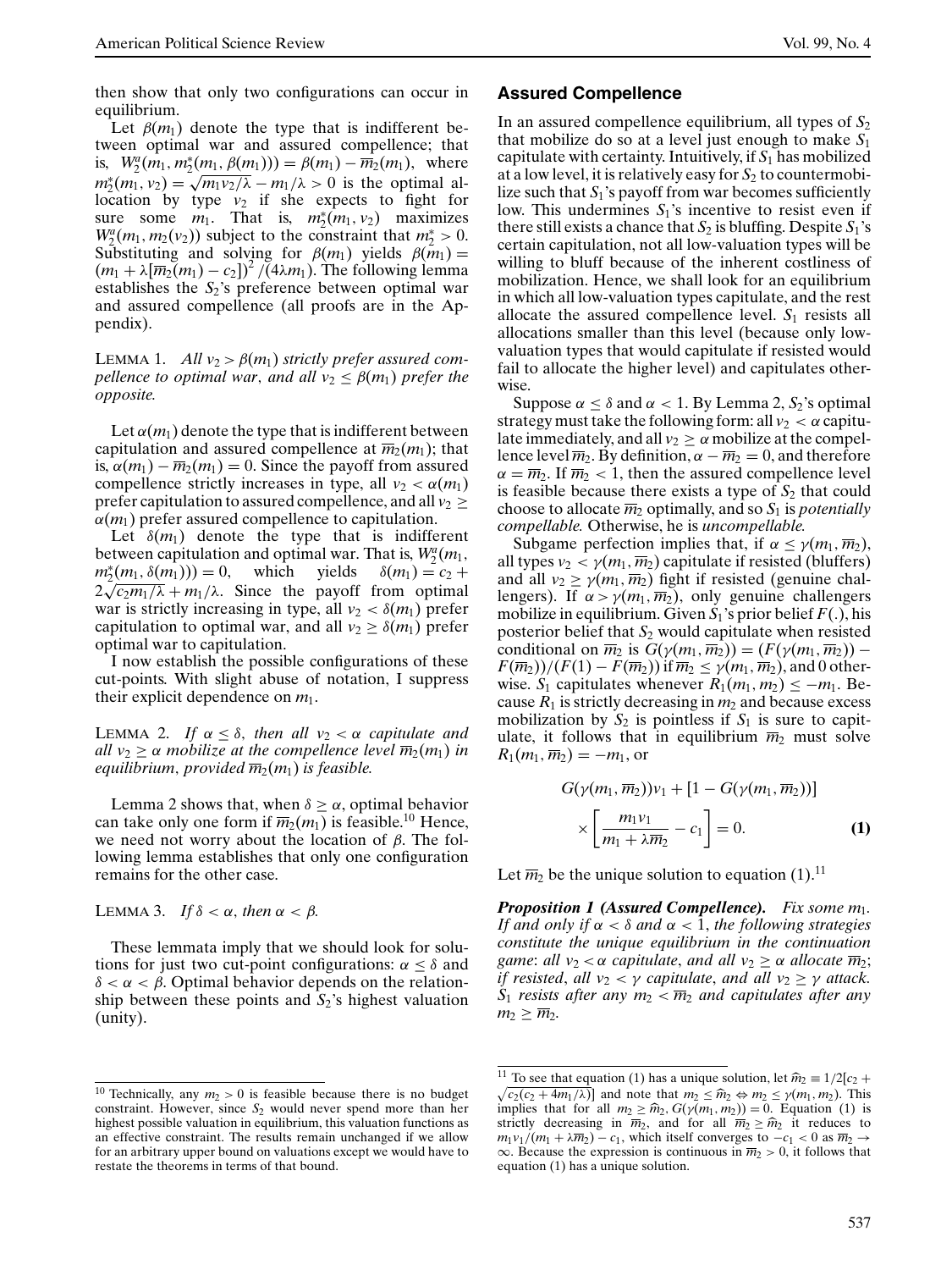There is no risk of war in this equilibrium because whenever a positive mobilization occurs the crisis is resolved with  $S_1$ 's capitulation. If  $S_1$  allocates too little to defense, he can expect that  $S_2$  will challenge him with strictly positive probability and he will capitulate. This does not necessarily mean that  $S_1$  immediately gives up the territory in equilibrium: as long as the probability of a challenge is not too high,  $S_1$  is still better off spending on defense and taking his chances that  $S_2$ 's valuation would not be high enough to challenge him. This equilibrium involves bluffing whenever  $\overline{m}_2$  <  $\widehat{m}_2$ , which cannot be eliminated with an appeal to any of the refinements like the intuitive criterion (Cho and Kreps 1987), universal divinity (Banks and Sobel 1987), or perfect sequentiality (Grossman and Perry 1986). Although nongenuine challengers may be present, their bluff is never called.

## **Risk of War**

When  $S_1$ 's mobilization level increases,  $S_2$ 's countermobilization required to achieve assured compellence increases as well. As ensuring that outcome gets costlier, risking optimal war becomes more attractive. In particular, if the type who is indifferent between war and capitulation has a lower valuation than the type who is indifferent between assured compellence and capitulation, all intermediate-valuation types would rather fight than ensure the exceedingly costly capitulation by  $S_1$  or give up themselves. Increasing  $m_1$  even further eliminates all possibility that some type would be willing to attempt compellence, reducing  $S_2$ 's choice to capitulation or optimal war.

Turning to the formal statement of this result, suppose  $δ < α$ . By Lemma 3, only one possible configuration exists:  $\delta < \alpha < \beta$ . Since all  $v_2 > \delta$  prefer optimal war to capitulation, all challenges in this equilibrium are genuine, and  $G = 0$  simplifies equation (1) yielding an analytic solution to the compellence level  $\alpha = \overline{m}_2 = m_1(v_1 - c_1)/(\lambda c_1)$ . This is also the solution to equation (1) for the assured compellence equilibrium when  $\overline{m}_2 > \gamma(m_1, \overline{m}_2)$ . Substituting for  $\overline{m}_2$  yields *β* =  $(1/4\lambda m_1)(\lambda c_2 - m_1 v_1/c_1)^2$ .

*Proposition 2 (Risk of War). Fix some m*1*. If*, *and only if,*  $\delta \leq \alpha$  *and*  $\delta < 1$ *, the following strategies constitute the unique equilibrium of the continuation game*: *all*  $v_2 < \delta$  *capitulate, all*  $v_2 \in [\delta, \beta)$  *allocate*  $m_2^*(m_1, v_2)$ *, and all*  $v_2 > \beta$  *allocate*  $\overline{m}_2$ ; *if resisted*, *all*  $v_2 < \gamma$  *capitulate*, *and all*  $v_2 \geq \gamma$  *attack.*  $S_1$  *resists after any*  $m_2 < \overline{m}_2$  *and capitulates after any*  $m_2 \geq \overline{m_2}$ .

All challengers in this equilibrium are genuine. The outcome depends on whether  $S_1$  is potentially compellable and whether there exists a type of  $S_2$  that is willing to allocate at the assured compellence level.

If  $\alpha < \beta < 1$ , the ex ante probability of war is Pr( $\delta \le$  $v_2 < \beta$ ) =  $F(\beta) - F(\delta) < 1$ . If  $S_2$  has a high enough valuation  $v_2 > \beta$ , then she would allocate at the assured compellence level and  $S_1$  would capitulate. The most dangerous revisionists are the midrange valuation types  $v_2 \in [\delta, \beta)$ , the ones who do not value the issue sufficiently to spend the amount necessary to ensure  $S_1$ 's peaceful concession. Even though  $S_1$  is potentially compellable, these types are unwilling to do it, and they go to war choosing their optimal attack allocation. It is worth noting that because they separate fully by their optimal allocation,  $S_1$  infers their type with certainty and knows that resistance would mean war because all challenges are genuine. If the revisionist happens to be of such a type, then war occurs with complete information following her mobilization.

If  $\alpha < 1 \leq \beta$ , then even though  $S_1$  is potentially compellable, no type is willing to do it, and war is certain conditional on a challenge. Because *δ* is strictly increasing in  $m_1$ , it follows that higher allocations by *S*<sup>1</sup> never increase the risk of war. (If *F* has continuous and strictly positive density, then increasing  $m_1$  strictly decreases the risk of war.) Unlike the previous case, the most dangerous revisionists here are always the ones with higher valuations  $v_2 \geq \delta$  because they cannot be deterred from challenging.  $S_1$  infers the revisionist's type with certainty and war occurs with complete information conditional on a mobilization by  $S_2$ . I shall refer to this as the risk of war, type 1 equilibrium.

Finally, if  $1 \leq \alpha$ , then  $S_1$  becomes uncompellable and *S*2's choice reduces to capitulation or optimal attack. From *S*1's ex ante perspective, the situation is identical to the preceding case where no type was willing to compel him, except that now no type is able to do so. Higher allocations by  $S_1$  never increase the risk of war in this case, and the most dangerous types are the highvaluation ones. I shall refer to this as the risk of war, type 2 equilibrium.

### **Assured Deterrence**

Finally, if *S*<sup>1</sup> mobilizes at a very high level, then he can become uncompellable and no types would be willing to challenge him given that he is certain to resist. In other words, *S*<sup>1</sup> can achieve assured deterrence. This can happen when there is no type that is willing to fight even an optimal war, and when the assured compellence level is not feasible. The following proposition states the necessary and sufficient conditions for this equilibrium.

*Proposition 3 (Assured Deterrence). Fix some m*<sub>1</sub>. *If, and only if,*  $\alpha \geq 1$  *and*  $\delta \geq 1$ *, the following strategies constitute the unique equilibrium of the continuation game: all v*<sub>2</sub> *capitulate; if resisted, all v*<sub>2</sub>  $\lt$  *y capitulate, and all*  $v_2 \ge \gamma$  *attack.*  $S_1$  *resists all allocations.* 

The probability of war is zero and the outcome is capitulation by  $S_2$ . To understand the conditions, note that, when  $\alpha > \delta$  (as it would be in transitioning from the risk of war equilibrium),  $\delta \geq 1$  is sufficient. However, it is possible to transition from the assured compellence equilibrium directly. To see this, note that, since *α <* 1 and  $\alpha < \delta$  are necessary and sufficient for that equilibrium, then  $\alpha \geq 1$  is sufficient for it to fail to exist, and  $\alpha < \delta$  further implies  $\delta > 1$ , and so it is also sufficient for deterrence to exist as long as  $\alpha < \delta$ . In other words,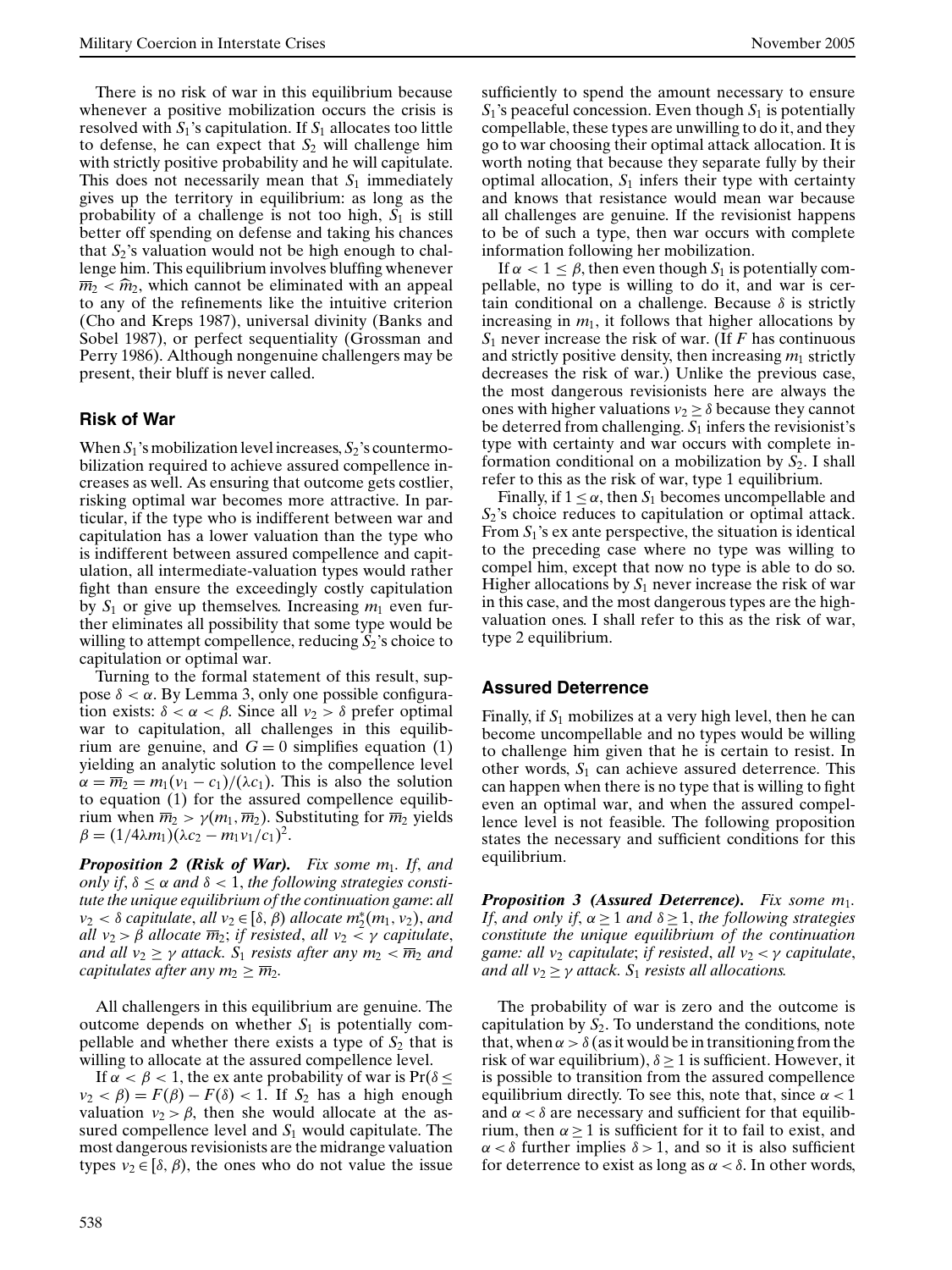the configurations  $1 < \delta < \alpha$  and  $1 < \alpha < \delta$  both result in deterrence.

### **THE DEFENSE OF THE STATUS QUO STATE**

Collectively, the three mutually exclusive equilibria exhaust all possible configurations of the cut-points and, therefore, provide the solution for the continuation game for any set of the exogenous parameters and any  $m_1 > 0$ . I now turn to  $S_1$ 's initial mobilization decision. Since  $S_1$  is the uninformed actor, his choice boils down to selecting which type of equilibrium will occur in the continuation game. It is not possible to derive an analytic solution to this problem because of the nonlinearities involved in the optimization at the second stage. Still, because we can generally establish the order in which the continuation game equilibria occur as a function of *m*1, we can say what type of choices  $S_1$  will face if he increases his mobilization level. With the help of computer simulations, we can derive precise predictions for interesting ranges of the exogenous variables too.

The compellence equilibrium always exists regardless of the values of the exogenous parameters because, for  $m_1$  small enough, the necessary and sufficient condition form Proposition 1 are satisfied. What happens once  $m_1$  begins to increase? As the derivations in the previous section suggest, two cases are possible. First, as  $m_1$  increases, the conditions for deterrence can be satisfied, and the continuation game has only two possible solutions, both involving peace. Second, as  $m_1$  increases, the existence conditions can successively satisfy the risk of war and deterrence equilibria.

To see how  $S_1$  would choose his initial mobilization, if any, we must consider his expected payoffs in each of the possible continuation game equilibria. To conduct comparative statics simulations and analyses, I impose the additional assumption that  $F$  is the uniform distribution. This also allows me to reduce the expected payoffs for *S*<sup>1</sup> to manageable expressions.

In the compellence equilibrium,  $S_1$  obtains the prize with probability  $Pr(v_2 \leq \alpha) = \alpha$  by the distributional assumption and concedes it without fighting with complementary probability. His expected payoff is  $EU_1^{\text{COMPEL}}(m_1) = \alpha v_1 - m_1$ . In the risk of war equilibrium,  $S_1$  obtains the prize with probability  $Pr(v_2 \le \delta)$  = *δ*, fights a war with probability  $Pr(\delta < v_2 \leq \beta)$  =  $\beta - \delta$ , and concedes the prize with probability  $Pr(v_2 > \beta) = 1 - Pr(v_2 \le \beta) = 1 - \beta$ . His expected payoff is

$$
EU_1^{\text{RISK}}(m_1)
$$
  
=  $\delta(v_1 - m_1) + \int_{\delta}^{\beta} W_1^d(m_1, m_2^*(x)) f(x) dx - (1 - \beta) m_1$   
=  $\left[ \delta + 2 \sqrt{\frac{m_1}{\lambda}} (\sqrt{\beta} - \sqrt{\delta}) \right] v_1 - (\beta - \delta) c_1 - m_1,$ 

where we used  $W_1^d(m_1, m_2^*(v_2)) = v_1/v_2\sqrt{m_1v_2/\lambda} - c_1 - c_2$  $m_1$ . Finally, in the deterrence equilibrium,  $S_1$ 's payoff

is:  $EU_1^{\text{DETER}}(m_1) = v_1 - m_1$ . In equilibrium there can be only one assured deterrence allocation level by *S*<sup>1</sup> because, if there were two, then  $S_1$  could profitably deviate to the lower one.

I now provide two numerical examples that will facilitate the substantive discussion. Assume the uniform distribution for  $S_2$ 's valuations, and set the parameters  $v_1 = 0.6$ ,  $c_1 = 0.2$ , and  $\lambda = 0.99$ . In the simulation in Figure 1(a),  $S_2$ 's costs of fighting are high,  $c_2 = 0.35$ , and in the simulation in Figure  $1(b)$ , her costs of fighting are low,  $c_2 = 0.01$ . The solid line shows the range of values for *m*<sup>1</sup> for which the various equilibria exist. The dotted vertical line shows  $S_1$ 's valuation for reference, and the solid vertical line shows  $S_1$ 's equilibrium mobilization level.

In the first example, the equilibrium outcome is peace: one of the actors will capitulate.  $S_1$  mobilizes  $m_1^* = 0.07$  and takes his chances that  $S_2$  may be a highvaluation type that would compel him to capitulate. The assured compellence level is  $\overline{m}_2 = \alpha = 0.33$ . The probability that  $S_1$ 's low mobilization level would be able to deter  $S_2$  is  $Pr(v_2 < \alpha) = 33\%$ , and so the risk of having to concede is 67%. All types  $v_2 < \alpha$  quit and *S*<sup>1</sup> gets to keep the territory. On the other hand, all types  $v_2 \ge \alpha$  allocate  $\overline{m}_2$ , after which  $S_1$  relinquishes the territory without a fight.

In the second example, the outcome can be either capitulation by one of the actors or war. *S*1's optimal mobilization increases to  $m_1^* = 0.25$ . What follows depends on just how high the challenger's valuation is. If it is  $v_2 < \delta = 0.36$ , then  $S_2$  would be deterred from mobilizing, and the outcome would be peace. If it is  $v_2 \ge \beta = 0.55$ , then  $S_2$  would mobilize at the assured compellence level  $\overline{m}_2 = \alpha = 0.50$ ,  $S_1$  would capitulate, and the outcome would be peace again. However, if  $v_2 \in [0.36, 0.55)$ , then  $S_2$  would allocate her optimal fighting level  $m_2^*(v_2) < 0.50$ , and the outcome would be war. The ex ante probability of war is 19%, but conditional on  $S_2$ 's mobilization it is 30%, with war being certain if  $S_2$ 's mobilization level is less than  $\overline{m}_2$ .

*S*1's expected payoff in this equilibrium is 0.02, which is much less than the 0.13 he would have expected in the previous example. This is not surprising, because as  $S_2$ 's costs of fighting decrease, so does  $S_1$ 's equilibrium payoff: to wit, his opponent is able to extract a better deal because going to war is not as painful, and so the threat to do it is much more credible.

These dynamics clearly demonstrate that establishing a credible commitment by tying one's hands can avoid war only if it also makes fighting sufficiently unpleasant to the opponent. A credible threat to fight cannot buy peace by itself, and a perfect commitment can virtually guarantee war if the opponent's valuation is misjudged. It is worth noting that *crises that are peacefully resolved may involve higher military allocations than those that end in war*: either  $S_1$  mobilizes a large enough force to deter  $S_2$ , or  $S_2$  mobilizes a large enough force to compel  $S_1$ . These allocations are higher than the optimal war allocations that either state would make if they expect to fight for sure. In other words, arms buildups are not necessarily destabilizing in a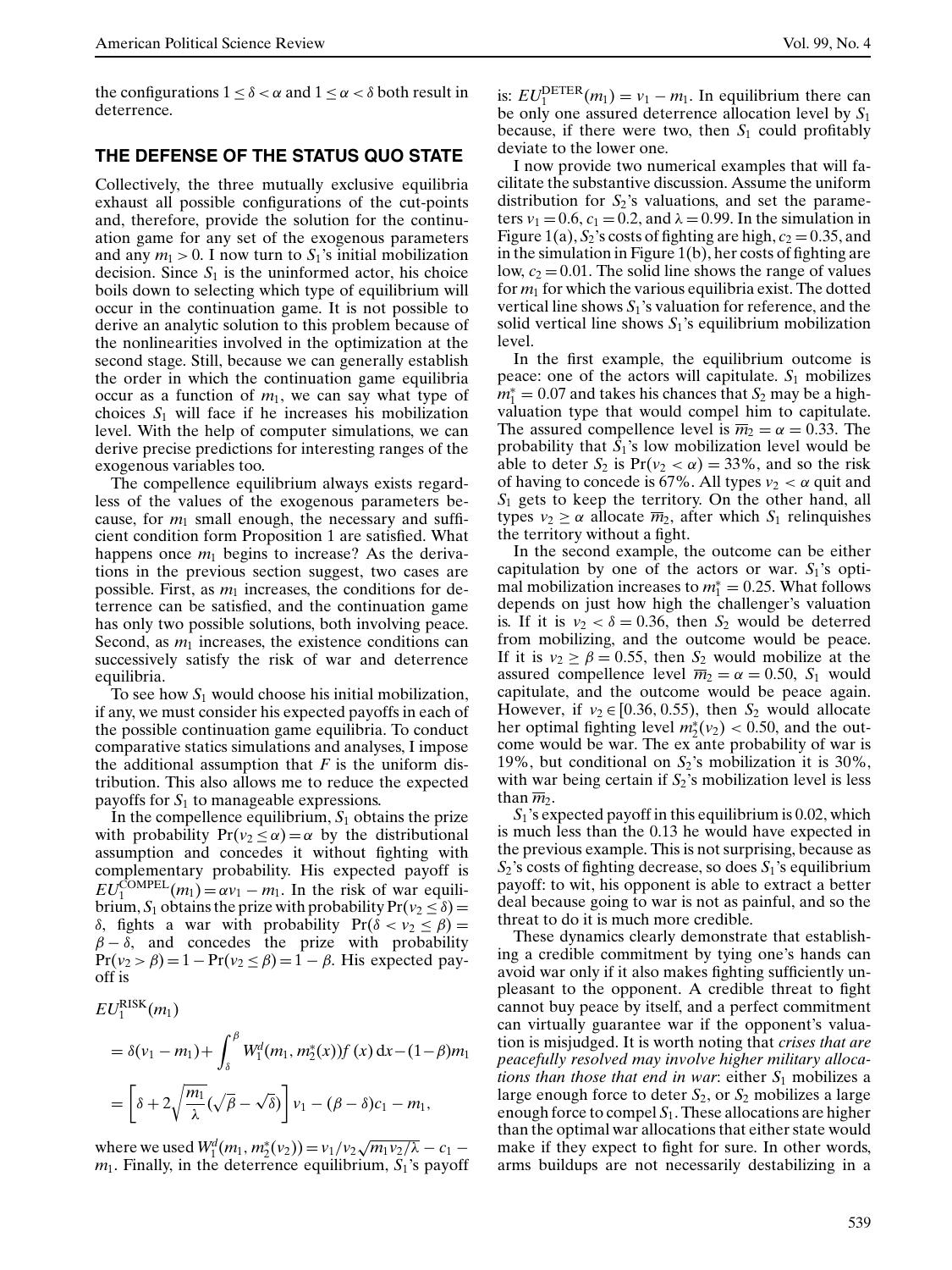

crisis. In fact, they appear positively related to peace when it comes to threatening the use of force.

## **DISCUSSION**

Fearon (1997) nicely brackets the analysis presented here. He analyzes the two polar mechanisms for signaling interests: through actions that involve sunk costs only and actions that tie hands only. My model essentially encompasses everything in between—–that is, actions that both tie hands and sink costs—–and so it is worth comparing the results.

# **Bluffing with Implicit Threats**

The most obvious difference that is of great substantive interest is that actions involving each mechanism separately result in equilibria where bluffing is not possible.<sup>12</sup> As it turns out, this result is unstable.

 $^{12}$  That is, no equilibria that survive the Intuitive Criterion (Cho and Kreps 1987) involve bluffing. Fearon (1997, 82, n. 27) notes that it is unrealistic to assume that "sunk-cost signals have no military impact" and conjectures that the strong no-bluffing result would obtain even when we relax that assumption.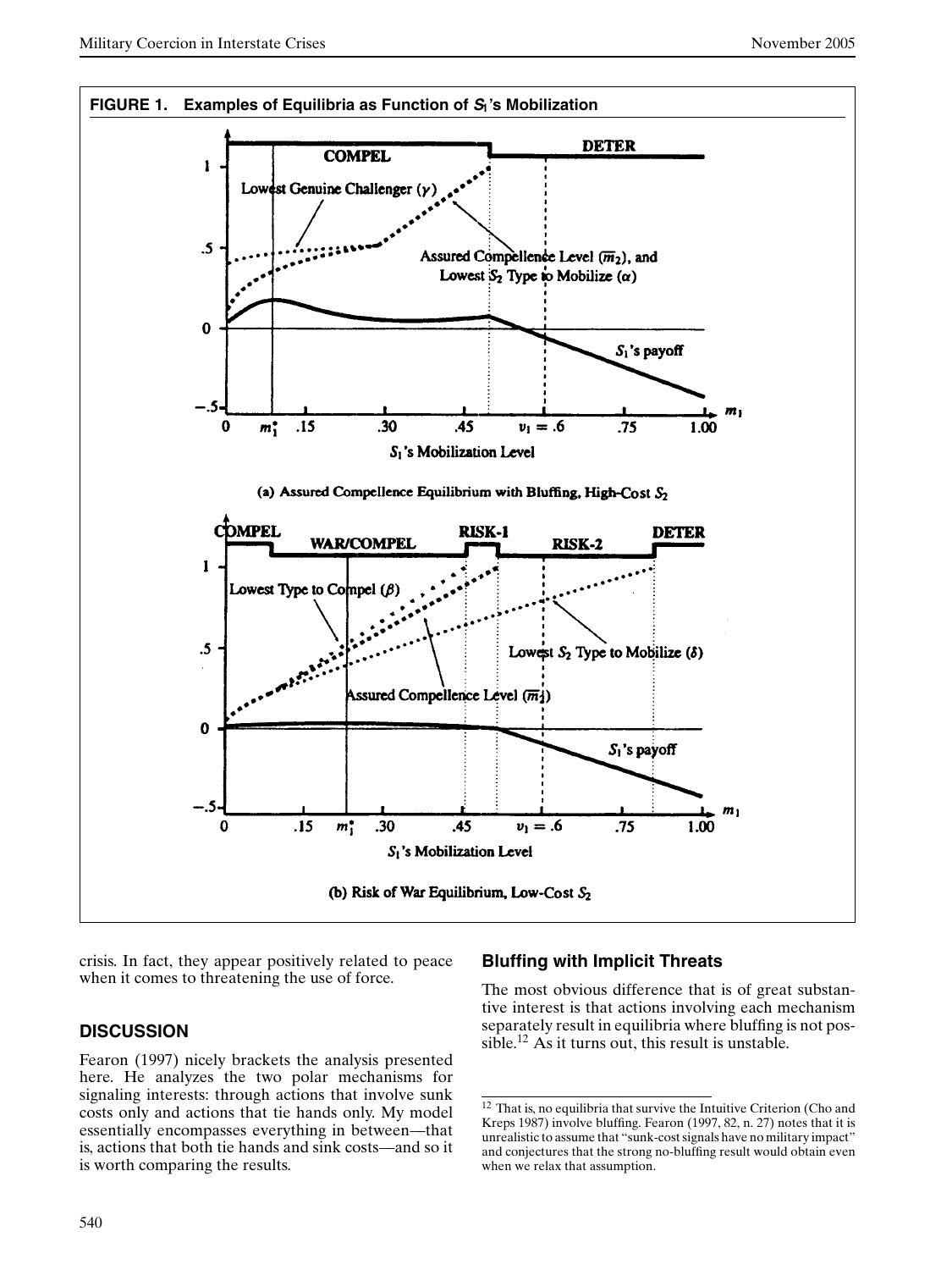In Fearon's hands-tying model, bluffing cannot occur because actors with high valuations can generate arbitrarily high costs for backing down, which they never have to pay because their opponent would submit. Maximizing the payoff of high-valuation types reduces to maximizing the probability of capitulation by the opponent. This does not work in a model where handstying is inherently costly because now maximizing the probability of capitulation by the opponent must be balanced against its costs, which may put a cap on worthwhile mobilization levels, and that in turn can induce lower-valuation types to bluff because it makes it affordable. In addition to its costliness and impact on one's own war payoff, an actor's mobilization also affects the expected war payoff of its opponent. This separates mobilization from the audience-cost models where one's actions have no direct bearing on the opponent's payoffs. In other words, the actors' ability to generate high signals is constrained both by the costliness of the military instrument and by the actions of their opponent.

Take, for example, the assured compellence equilibrium in Figure 1(a). There are bluffers here: all  $v_2 \in [\alpha, \gamma] \equiv [.33, .42)$  would not attack should  $S_1$  decide to resist. The ex ante probability of a bluffer is  $Pr(\alpha \leq v_2 < \lambda) = 9\%$ , which increases to 13% after  $S_2$ mobilizes. However, even though  $S_1$  is now far more likely to be facing a bluffer, he is also far more likely to be facing a genuine challenger (87% versus an initial 58%), and so he chooses not to resist. The small mobilization has successfully screened out low-valuation types and  $S_1$  is unwilling to run a risk of war at this stage given how much  $S_2$ 's mobilization has reduced his payoff from war. Note that  $S_1$  could have eliminated all bluffers if he wished to do so by allocating approximately  $m_1 = 0.28$  (this is where  $\gamma = \alpha$ ), but doing so is not optimal because of the costs involved. Hence, not only is bluffing possible in equilibrium but  $S_1$  would not necessarily attempt to weed out such challengers. Further,  $S_2$ 's countermobilization has essentially untied *S*1's hands by lowering his expected payoff from war to the point where capitulation is preferable.

On the other hand, bluffing is impossible in equilibria that involve genuine risk of war. Consider Figure 1(b): there can be no bluffing here, for a bluffer would have to mobilize at the assured compellence level—–otherwise she would be forced to back down when  $S_1$  resists and suffer the costs of mobilization—and this level is too high given  $S_1$ 's initial mobilization.

Hence, bluffing is possible only in equilibria that do not involve much revelation of information and involve no danger of war. This corresponds to results of Brito and Intriligator (1985), who also find that in the pooling (no signaling) equilibrium bluffing is possible but the probability of war is zero. Preventing bluffing involves precommitment to a positive probability of war, and the willingness to run this risk does transmit information.

The model reveals a subtle distinction in the conditions that permit bluffing. Bluffing is only optimal when *S*<sup>1</sup> is expected to capitulate, but his willingness to do

so depends on how likely  $S_2$  is to fight, which in turn depends on  $S_2$ 's costs of fighting and  $S_1$ 's mobilization level. *Paradoxically, bluffing by S*<sup>2</sup> *is possible only when her costs of fighting are relatively high (she is "weak").* The reason is the effect this has on  $S_1$ 's decision: because  $S_2$  is weak, and therefore not very likely to be willing to mobilize at a high level,  $S_1$  reduces his own costly allocation and thereby exposes himself to the possibility of having to concede. *It is this low mobilization that makes bluffing an option: one must choose to expose oneself to bluffing. It is always possible to eliminate that possibility by making it too dangerous a tactic.* When *S*<sup>2</sup> has relatively low costs of fighting (she is "strong"), *S*<sup>1</sup> knows that low mobilization would virtually ensure his capitulation, and so he ups the ante, eliminating bluffing possibilities in the process. Essentially, bluffing becomes too expensive even if it is certain to succeed. For this result to obtain, mobilization must both be inherently costly and increase probability of victory.

Fearon buttresses his no-bluffing results by quoting an observation by Brodie (1959, 272), who states that "bluffing, in the sense of deliberately trying to *sound* more determined or bellicose than one actually felt, was by no means as common a phenomenon in diplomacy *...* it tended to be confined to the more *implicit* kinds of threat." I have emphasized the distinction between verbal threats and implicit threats because it is very important. Reputational concerns may eliminate the incentives to bluff with words (Guisinger and Smith 2002; Sartori 2002) but may not work for implicit threats like the ones in this model. As Iklé  $(1964, 64)$ observes, "whether or not the threat is a bluff can be decided only after it has been challenged by the opponent's noncompliance." But probing an implicit threat is too dangerous because by its very nature, and unlike words, it influences the expected outcome of war. In equilibrium, these types of bluffs are never called, and hence  $S_2$  is never revealed as having made an incredible threat. $1\overline{3}$  As Powell (1990, 60) concludes, "sometimes bluffing works."

Military coercion is a blunt instrument because its intent is not to reveal the precise valuation of the informed party but rather to communicate one's willingness to fight. Although much nuance is possible if actors had in mind the former goal, the latter is, of necessity, rather coarse. That one must resort to tacit bargaining through implicit threats cannot improve matters. Historians have emphasized the difficulty in clarifying "the distinction between warning and intent" (Strachan 2003, 18). Perhaps it is precisely because mobilization has such a crude signaling role, which is hard to disentangle from preparation for war, that mobilization has traditionally been considered very dangerous.

<sup>&</sup>lt;sup>13</sup> The result of bluffs never being called in equilibrium probably arises from the one-sided incomplete information in the model. If there were uncertainty about  $S_1$ 's valuation as well,  $S_2$  could bluff hoping that *S*<sup>1</sup> will quit, and because she does not know her opponent's type, she may end up facing one that is prepared to resist.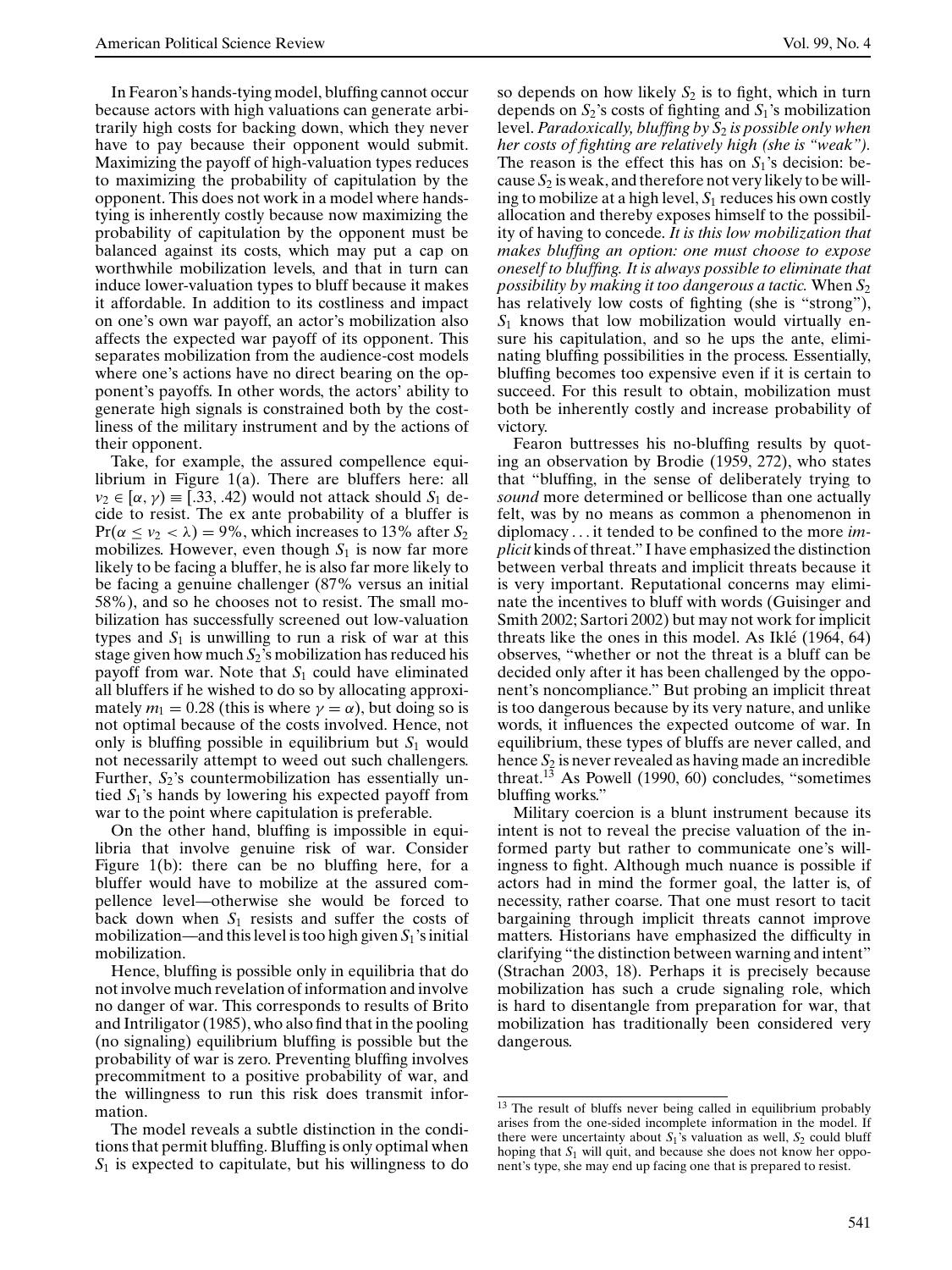# **Endogenous Distribution of Power**

Military coercion has a somewhat peculiar dynamic completely lost to models that ignore the war-fighting implications of military measures. For example, it is now generally accepted that the stronger the actor, the more willing he is to risk war to obtain a better bargain. The risk–return trade-off then resolves itself in higher equilibrium probability of war and a better expected negotiated deal (Banks 1990; Powell 1999).

Generally, a strong actor is one with a large expected war payoff. Valuation of the issue (high), costs of fighting (low), probability of winning (high), and military capabilities (large) can be lumped together to produce an aggregate expected payoff from fighting (high), which in turn defines the actor's type (strong). Potential opponents can then be indexed by their war payoffs, which are taken to be exogenous to the model. Bargaining essentially involves attempts to discern just how much concessions the opponent is prepared to make, and that in turn depends on how much he expects to obtain by fighting. When the distribution of power is fixed, the only way weak types can be discouraged from mimicking the behavior of strong types and demanding too much is for strong types to run a higher risk of war. Mobilization endogenizes the payoff from fighting, and its costliness provides another way to discourage weak types without necessarily running a higher risk of war.<sup>14</sup>

This now means that we need to pay closer attention to the effects of short-term mobilizations because they help determine, at least in part, the expected payoff from war endogenously.15 The immediate implication is that incentive-compatibility arguments that rely on an exogenous distribution of power may not extend to this context. For example (Banks 1990, 606) argues that "as the expected benefits from war increase, the informed player receives a better negotiated settlement but in addition runs a greater risk of war." Because  $S_2$ 's types are distinguished by their valuation of the issue in my model (mobilization and war costs are the same for all types), the equivalent statement would contend that higher-valuation types obtain *S*1's capitulation with higher probability but also run an increased risk of war.

*The model shows that the expected payoff from the crisis does increase in the actors' valuation of the issue, but not necessarily at the cost of a higher risk of war. In other words, the risk–return trade-off does not neces-* *sarily operate in this context, where the relevant tradeoff is between signaling cost and expected return.* To see that, consider the risk of war equilibrium. All lowvaluation types capitulate immediately and so face zero probability of fighting. All midvaluation types mobilize their optimal fighting allocations, and the probability of war jumps to one. On the other hand, high-valuation types manage to scrape together the assured compellence level, which resolves the crisis with  $S_1$ 's capitulation, and the probability of war drops back to zero. In other words, although these types do spend more during the crisis, they obtain the surrender of their opponent without risking war. The possibility to compel *S*<sup>1</sup> arises out of the latter's initial decision: he could have mobilized enough resources to make himself uncompellable by even the highest valuation type but, because of uncertainty, it is not optimal to do so. This is not to say that technology, war costs, and capabilities are not important—–indeed, the two examples show the impact of  $S_2$ 's war costs—but rather that the commonly accepted crisis dynamics based on incentivecompatibility arguments dependent on a fixed distribution of power may not hold when that distribution of power is endogenous.

Furthermore, *S*1's *optimal mobilization is not monotonically related to either his fighting costs or those of his opponent.* For example, recall that, when  $c_2 =$  $0.01, m_1^* = 0.25$  in the risk of war equilibrium in Figure 1(b). Increasing  $S_2$ 's costs to  $c_2 = 0.25$  produces *m*<sup>∗</sup><sub>1</sub> = 0.50 in an assured compellence equilibrium with no bluffers (figure not shown). Increasing them further to  $c_2 = 0.35$  produces  $m_1^* = 0.07$  in the compellence equilibrium with bluffers in Figure 1(a). Note the distinction between the last two outcomes. When  $S_2$ 's costs are intermediate, *S*<sup>1</sup> eliminates all bluffers and practically ensures that he would obtain  $S_2$ 's capitulation (the probability of him having to concede instead is less than  $1\%$ ). When  $S_2$ 's costs increase further,  $S_1$  responds by drastically slashing his own military spending, even exposing himself to bluffing by doing so. Although he is now quite likely to concede (67%), his loss in this case is not too drastic because of the savings from the low allocation. In the previous case, on the other hand, even though he was nearly certain to win, the cost of doing so was quite high, making this tactic no longer profitable. In expectation,  $S_1$ 's payoff does increse in  $c_2$ , and he obtains 0.13 in the latter case as opposed to 0.11 for the intermediate costs case. Perhaps counterintuitively, *the status quo power is more likely to concede when his opponent is weaker (has higher costs of fighting) but equilibrium mobilization levels will be lower.*

## **The Price of Peace**

Figure 2 illustrates the impact of varying *S*1's costs. It shows the ex ante probability of war, *S*1's optimal allocation, and his payoff in equilibrium for various values of  $c_1$ . The parameters are set to  $v_1 = .999$  (so that high costs do not become immediately prohibitive),  $\lambda = .99$ , and  $c_2 = 0.10$ .

The nonmonotonicity is again evident. Because of his extremely high valuation,  $S_1$  cannot be compelled if his

<sup>&</sup>lt;sup>14</sup> I thank an anonymous referee for suggesting how to frame this point.

 $15$  It is true that there exist attributes that make an actor stronger ex ante: large industrial capacity, significant resource stockpiles, sizeable standing army, advanced technology, high-quality training of troops, and mobilization efficiency; all these are enabling characteristics that help an actor gear up for war and can distinguish him from opponents who lack such war-making potential. To this extent, the conventional determinants of strength are fine. However, because most wars arequite short (median duration is less than six months), short-term capabilities matter more than long-term mobilization potential (Huth 1988). Signorino and Tarar (1999) find that the immediate balance of forces has a greater effect than even the short-term balance. Military mobilization of existing forces can affect the expected payoff from war dramatically even if there is a significant resource asymmetry that would render the outcome of a protracted war fairly predictable.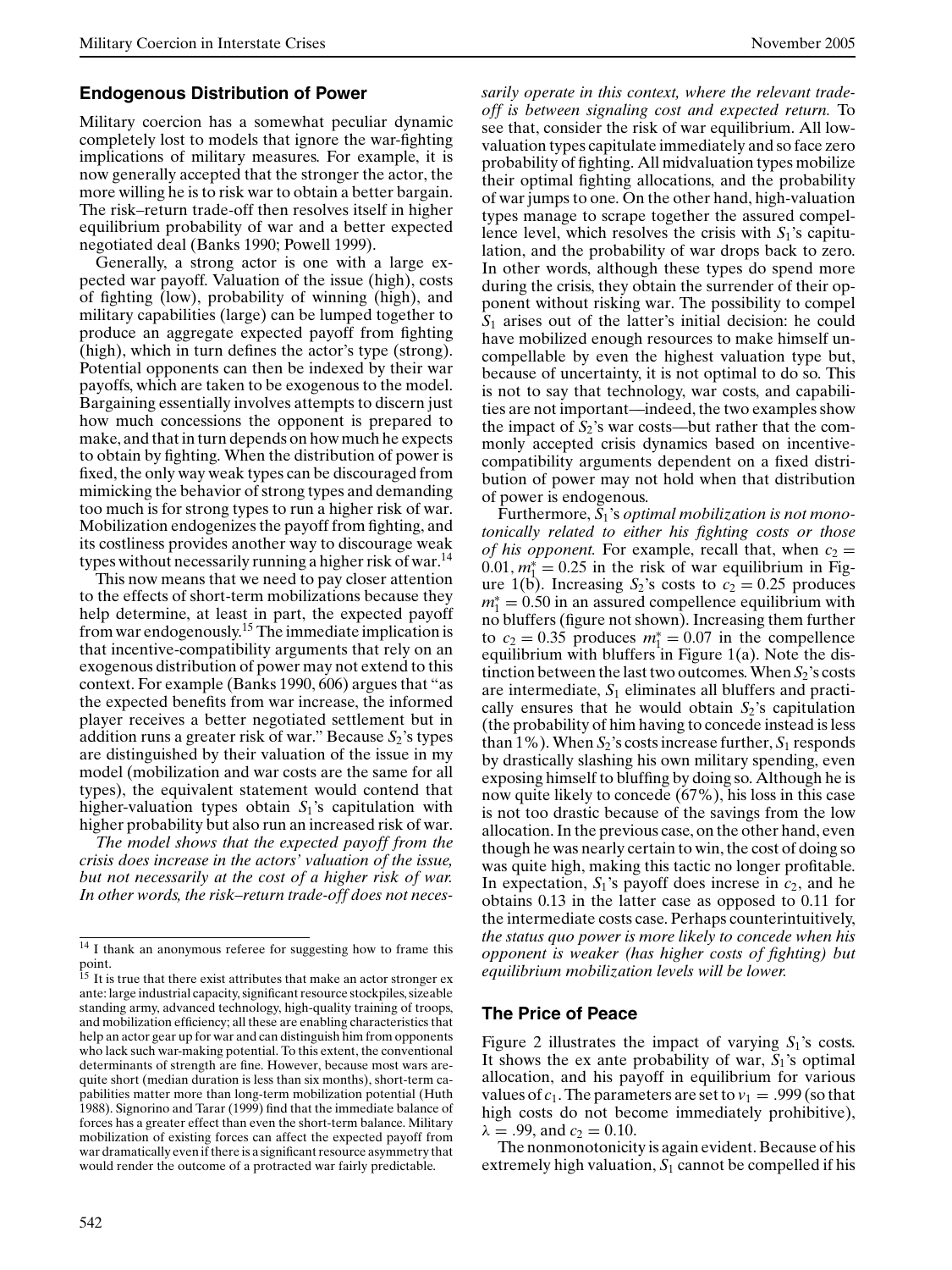

costs are relatively low. It is only at intermediate costs  $(c_1 > 0.30)$  that compellence becomes feasible again. However,  $S_2$  will not attempt it in equilibrium, and hence, up to  $c_1 \approx 0.35$ , war is certain if  $S_2$  mobilizes. The ex ante probability of war declines across this range but  $m_1^*$  increases. That is, seemingly aggressive mobilization behavior can be seen as  $S_1$  compensating for the relative weakness in war occasioned by somewhat high costs: because war is more painful, he is prepared to pay more to decrease the chances of having to fight it. Nothing, of course, can help S<sub>1</sub> overall in the sense that the costlier the fighting, the less must he accept in expectation.

Continuing the increase of  $c_1$  makes assured compellence not just feasible but also desirable, and from  $c_1 \approx 0.35$  no equilibrium outcome will involve war because *S*1's high costs make fighting quite unattractive for him. Peace can be had in two ways: either  $S_1$  can deter his opponent, or *S*<sup>2</sup> can compel her opponent. *S*1's behavior in the intermediate cost range is rather intriguing. While he can afford it, his strategy is to deter  $S_2$  or, failing that, to ensure that the probability of a challenge (to which he will surely concede) is relatively low. Note that, until  $c_1 \approx 0.45$ , the outcome is either assured deterrence or assured compellence but with extremely high mobilization levels by  $S_1$ . Even after it becomes impossible to deter all types of *S*2, the status quo power persists in very high allocations that minimize the probability of having to concede in the compellence equilibrium (less than 0.1%). This is where peace can be very expensive.

Finally  $c_1$  becomes prohibitively high, and  $S_1$  drastically revises his strategy: maintaining a low probability of concession becomes too expensive. The trade-off between the costs of mobilization and expected con-

cessions kicks in, and *S*<sup>1</sup> precipitously decreases his allocation, exposing himself to ever increasing possibilities for bluffing as his costs go up.

As Figure 1(b) made clear, *S*<sup>2</sup> types with high valuations must spend substantially more to compel *S*<sup>1</sup> to capitulate than to fight him. This is, perhaps, not very surprising: given the initial mobilization by the status quo power, it may take a lot of threatening to persuade him to relinquish the prize peacefully. Still, it does go to show that peace can be expensive. This conclusion receives very strong support once we investigate the initial decision itself, as we did earlier. *Peace may involve mobilizations at levels that are substantially higher than mobilizations that precede the outbreak of war. The price of peace can be rather steep either for the status quo state or for the potential revisionist.*

As war becomes costlier, *S*<sup>1</sup> minimizes the probability of having to wage it, even when this requires skyrocketing mobilization costs. The goal of avoiding war transforms into the goal of avoiding concessions, and *S*<sup>1</sup> spends his way into successful deterrence until that, too, becomes too expensive. When this occurs,  $S_1$ simply "gives up" and switches to having a permanent, but small, military establishment. That is, he mobilizes limited forces he does not expect to use, and whose impact on the potential revisionist's behavior is rather minimal. These "useless" mobilization levels do serve to weed out frivolous challenges but generally do not work as a deterrent to genuine revisionists or to more determined bluffers.

Peace need not be expensive if either actor has very high costs of fighting. Its price rises steeply, however, when these costs go down. Powell (1993) finds that the peaceful equilibrium in a dynamic model where states redistribute resources away from consumption toward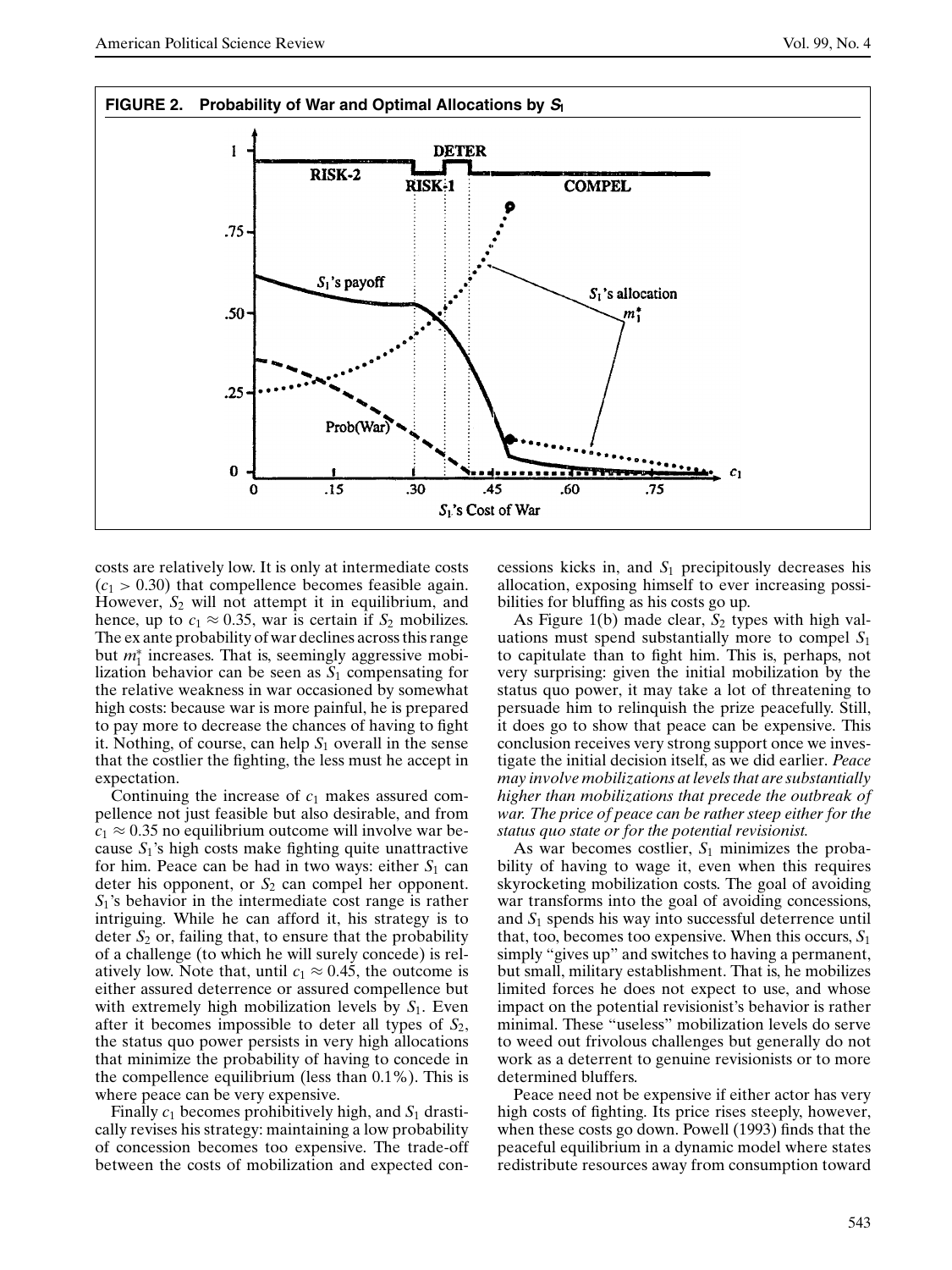military uses also involves nonzero allocations, which sometimes can be quite substantial. The results here underscore his conclusions and provide a nuance to their substantive interpretation and empirical implications. These findings further imply that *the common assumption of a costless status quo outcome in formal models may be quite distorting because it fails to account for the resources states must spend on mutual deterrence to maintain it.*<sup>16</sup>

It is worth emphasizing that peace does not depend solely on the credibility of threats. In fact, when war occurs in equilibrium, both actors possess perfectly credible threats and both know it. However, their prior actions have created an environment where neither finds war sufficiently unpleasant compared to capitulation. This illustrates the danger of committing oneself without ensuring that the opponent is not similarly committed (Schelling 1966). Although this may happen easily when actors move simultaneously, it is perhaps surprising that it can also happen when they react sequentially and seemingly have plenty of opportunity to avoid it. $17$ 

There may exist circumstances where, although peace is, in principle, obtainable, the cost of guaranteeing it is so high that the actors are unwilling to pay it. Peace in this model requires the successful compellence of  $S_1$  or deterrence of  $S_2$ . In a situation where the value of war is determined endogenously, each actor can potentially be coerced into capitulation. The interesting question becomes why sometimes one or both of them choose not to do it. There are, of course, the trivial cases where the cost of doing that exceeds one's valuation so that it is not worth it (assured deterrence), but, more intriguingly, there are the cases where the necessary allocation costs less than one's valuation. In the second example, all types  $v_2 \in (\alpha, \beta)$  fight optimally even though allocating  $\overline{m_2} = \alpha$  would ensure  $\overline{S_1}$ 's capitulation.

### **Creating Commitments and Communicating Them Credibly**

Consider the notion of credibility in the common rational deterrence models.<sup>18</sup> These models postulate a preference between capitulation and war: a resolved actor prefers to fight (and therefore has a credible threat), and an unresolved actor prefers to concede. Some commitments, like an American promise to defend California, are inherently believable, but most are

not (Schelling 1966, 35). This literature has focused on problems with communicating intentions when commitments are not inherently credible. The typical analyses assume that at lest one actor is uncertain if its opponent has a credible threat and then investigate how existing commitments can be credibly revealed.

Although superficially analogous, these models are very different from the one presented here because they assume that actors are unable to change the bargaining situation: one either has a credible threat or does not. However, in addition to their informational role, strategic moves can have a functional one (O'Neill 1991). They may alter the physical environment and restructure incentives altogether. That is, bargaining can *create commitments* because actors can manipulate their expected payoffs from following through on a threat and failing to do so.

Consider a stylized scenario where an actor makes a demand and issues a threat to go to war if the opponent does not concede. If that actor restructures the situation such that fighting becomes more attractive than ending the crisis without obtaining the concession, then it has effectively created a commitment not to back down. Imagine scales with the expected payoff from backing down (peace) on one side and the expected payoff from fighting (war) on the other. As long as the peace payoff outweighs the war payoff, the actor has no credible threat. Subtracting weight from the peace side (by making public statements that engage the national honor) or adding weight to the war side (by mobilizing troops) alters the balance, and eventually the war payoff may outweigh the peace payoff: at this point, the actor has created a credible commitment to fight.

Fearon (1994) offers a commitment model of this type. In it, leaders who choose to continue the crisis incur ever increasing *audience costs*; that is, the longer they escalate, the costlier it is for them to back down. If they prolong the crisis sufficiently, they will become locked into positions from which neither would recede, and the inevitable outcome will be war. The basic mechanism that enables them to tie their hands relies on progressively decreasing the benefit of peace until at some point war becomes the more attractive option.

Despite its popularity, the audience cost mechanism has several shortcomings. First, we have had limited success accounting for its microfoundations; that is, the domestic politics that would generate these costs (Schultz 2001b; Slantchev n.d.; Smith 1998). Second, audience costs are not inherently costly because leaders only pay them if they back down without obtaining concessions from their opponents. As Fearon (1997, 80) notes, leaders can generate arbitrarily high audience costs if they want because there are no physical constraints on doing so. Third, the mechanism requires the demanding assumption that leaders incur sufficiently high audience costs; so high, in fact, that peace becomes worse than war. When one considers something as vague and as amorphous as "national honor" and compares it to the destruction of lives and property, and the psychological scars a war inflicts on participants, this assumption becomes heroic indeed.

<sup>16</sup> As a reviewer points out, when models normalize the status quo value to zero, they do not assume that it is costless but that the costs are sunk in the history preceding the game. My model endogenizes military investment and, by showing the effect of its strategic uses, implicitly argues that postulating fixed payoffs for the status quo may be distorting.

<sup>&</sup>lt;sup>17</sup> Consider the game of Chicken and suppose each player could precommit to standing firm. If precommitment choices are simultaneous, then they may easily end up in a situation where they both precommit to stand firm, making disaster certain.

<sup>&</sup>lt;sup>18</sup> See Zagare and Kilgour (2000) for an authoritative treatment, with the references therein. Almost all existing models and most of the informal work shares the shortcoming I identify in this section.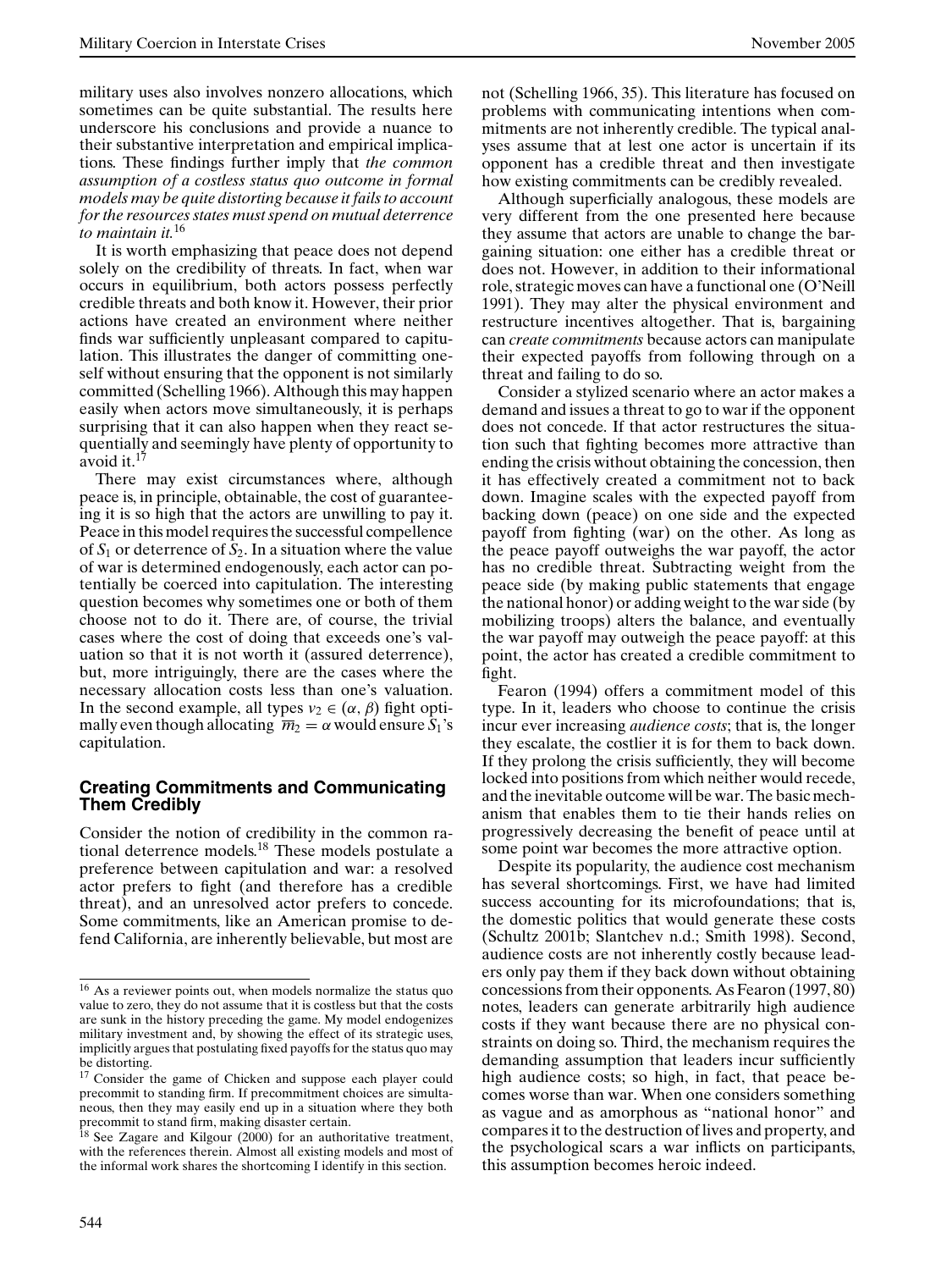Military moves are a suitable candidate for coercive bargaining behavior that has both informational and functional aspects, and they do not suffer from the empirical implausibility of other commitment tactics. To gain some intuition about the workings of the military instrument, consider the other side of the decision-forpeace equation—–the expected payoff from war—–and actions such as mobilizing troops and sending them to the likely war zone. These are costly activities but they do improve one's chances should war actually break out. Imagine the precrisis situation of insufficient fighting preparedness with the attending prospect of having to spend the resources to "get there." Compare this with the situation in which one has already paid the costs, and one's troops are ready to go on a short notice. Clearly, the latter situation would afford one a better bargaining position because one's expected payoff from war is now so much higher. If one succeeds in improving that expectation sufficiently, war can become more attractive than peace under the new circumstances, thereby enabling one to commit credibly to fighting. One's military moves can create a credible commitment. Unfortunately, the process of creating and communicating such a commitment may lead to war.

To see how this logic operates, let's examine the example in Figure 1(b) with complete information. Suppose  $v_2 = 0.5$ ; that is, she is one of the types that would end up in a war under incomplete information. It is easy to verify that in the unique subgame perfect equilibrium war does not occur. Instead, S<sub>1</sub> allocates  $m_1^* \approx 0.37$ , and  $S_2$  capitulates immediately. The outcome is successful deterrence by *S*1. What is especially striking about this result is that *S*<sup>1</sup> achieves deterrence even though his best war-fighting payoff  $(-0.02)$  is worse than immediate capitulation (0). In other words, in a regular deterrence model, this actor does not possess a credible threat, and so one should not expect it to prevail under complete information. Why does this work here? Because sinking the mobilization cost makes capitulation costlier than before: if  $S_2$  resists, the new choice  $S_1$  has is between quitting (which now yields a payoff of −0.37, the sunk cost of mobilization) and fighting. The payoff from fighting at  $m_1 = 0.37$ , assuming  $S_2$  mobilizes at her optimal level  $m_2^*(0.37)$ , would be at least  $-0.05$ . Thus,  $S_1$  has tied his hands by sinking the mobilization costs at the outset, and he will certainly fight if challenged now even though at the outset he would have capitulated rather than fought even under the best circumstances. Because of *S*1's rather high mobilization level, fighting becomes too painful for  $S_2$  and so she capitulates. In this way, the military instrument has enabled  $S_1$  to create a credible commitment, and, because there is no uncertainty, the crisis is resolved in his favor.

Under complete information, communicating a commitment is not an issue. Consider now the analogous situation under asymmetric information where  $S_1$  is uncertain about  $S_2$ 's valuation. In this case,  $S_1$  allocates  $m_1^* \approx 0.25$ . First, this is less than what is required to get *S*<sub>2</sub> with valuation  $v_2 = 0.5$  to capitulate  $m_1 \ge 0.37$ . Second, it is more than the maximum mobilization at which

 $S_2$  would bother getting  $S_1$  to capitulate  $m_1 \lessapprox 0.23$ ).  $S_1$ 's mobilization level is too high for him to backtrack once  $S_2$ 's valuation is revealed given what  $S_2$  is willing to do, but it is too low to get  $S_2$  to capitulate either. The outcome is war: *S*1's actions have now created a situation where neither opponent is prepared to back down. This situation arises because of uncertainty and would not have occurred had *S*<sup>1</sup> known his opponent's valuation from the beginning. Signaling for  $S_2$  is pointless even though it perfectly reveals her valuation, and so her mobilization is simply preparation for war, not a warning.

In the rational deterrence context, the results show that uncertainty drives actors to choose mobilization levels that may change the bargaining context and render capitulation unpalatable to either side despite complete revelation of information. The model demonstrates how this can occur in a two-step fashion: actors fight because they create a situation where they have incentives to do so, and this situation arises because of the actors' crisis behavior under uncertainty. In other words, asymmetric information causes actors to risk committing too much (so that they would not want to back down if resisted) but not quite enough to force their opponent to back down (and so the opponent resists). Military moves may enable one to create and communicate commitments credibly, but, because they are costly and because they can be countered, there are limits to how effective they will be.

The notion of a commitment lock-in under complete information must be tempered: in the model, war occurs without residual uncertainty because the game form does not allow actors to bargain. Hence, the model does not speak to the inefficiency puzzle with complete information (Fearon 1995; Powell 2004). Rather, it provides a rationale for taking the military instrument seriously. Incorporating it in a flexible bargaining context must remain an avenue for future work.

#### **CONCLUSION**

Verbal threats to use force are neither inherently costly nor do they improve one's chances of victory should war break out. In militarized bargaining, threats are implicit in the crisis behavior where actual costs are incurred in activities that could contribute to the success of the military campaign should one come. Hence, military actions can sink costs and tie hands at the same time. I argued that most existing theories of crisis bargaining neglect this dual effect, and consequently their conclusions need to be modified—–some substantially, others more subtly. Many empirical hypotheses can be drawn from the preceding analysis. In lieu of enumerating these again, I offer one interesting implication of the overall results.

Fearon (1994, 71) argues that "a unitary rational actor question (how can states credibly signal their foreign policy intentions despite incentives to misrepresent?) proves to require an answer with a nonunitary conception of the state." This claim is correct if one assumes that military measures involve only sunk costs. However, such an assumption is difficult to sustain on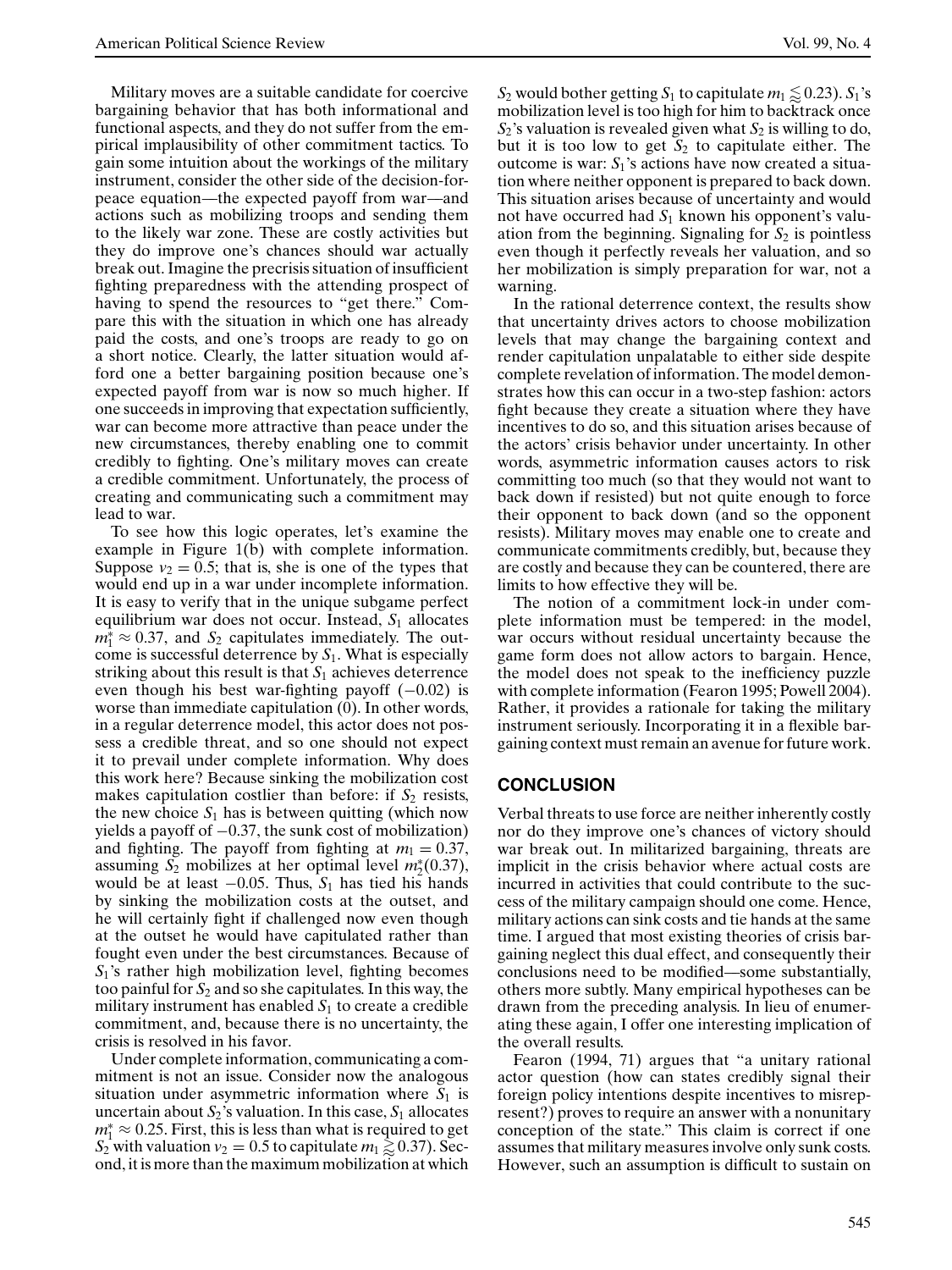empirical grounds, and I have shown that, once it is relaxed, unitary actors do recover their signaling abilities. Therefore, there is no a priori reason to privilege domestic politics to explain crisis bargaining.

If actors can use the military instrument to establish credible commitments, and if they are capable of signaling foreign policy through military means, the relative importance of audience costs and other domestic politics mechanisms becomes an open question. In particular, even if such mechanisms operate differently across regime types, there is no reason to expect that they would translate into crisis behavior that would itself depend on regime type. For example, even if democracies are able to generate higher audience costs than autocracies (Fearon 1994), or even if domestic political contestation enables them to reveal more information than autocracies (Schultz 2001a), it does not necessarily follow that democracies would be able to signal their resolve any better in a crisis in which military means are available to autocracies as well. One immediate consequence is that, unless they specify why autocracies forego these signaling possibilities, theories that explain the democratic peace on signaling grounds face a serious difficulty.

Of course, the model also demonstrates that mobilization serves as an implicit threat, and its role as a purely signaling device to warn the opponent of the dangers of escalation may be limited. This suggests that a potentially fruitful theoretical investigation would be to consider the choice between resorting to military moves and sticking to public commitments. Military coercion can be exceptionally dangerous because it alters the strategic environment and may change it to such an extent that war becomes a necessity. Empirically, then, it may not be clear whether mobilization is a warning or a preparatory step to war, a fact that helps explain why it is regarded nervously by crisis participants.

## **APPENDIX: PROOFS**

*Proof of Lemma 1.* It suffices to show that the maximum expected payoff from fighting is increasing in  $S_2$ 's type at a slower rate than the payoff from assured com $p$ ellence:  $(\partial W_2^n(m_1, m_2^n(m_1, v_2))) / \partial v_2 = 1 - \sqrt{m_1/\lambda v_2} < 1 =$  $(\partial [v_2 - \overline{m}_2(m_1)])/\partial v_2$ . Since  $\beta(m_1) - \overline{m}_2(m_1) = W_2^a(m_1,$  $m^*_{\Sigma}(\beta(m_1))$ , these derivatives imply that  $v_2 - \overline{m}_2(m_1) >$  $W_2^{\bar{u}}(m_1, m_2^*(m_1, v_2))$  for all *v*<sub>2</sub> *> β*(*m*<sub>1</sub>). ■

*Proof of Lemma 2.* Suppose  $\delta \geq \alpha$ . The payoff from assured compellence equals zero for type *α* while the payoff from optimal war equals zero for type *δ*. Since the expected payoff from assured compellence is strictly increasing in type,  $\delta > \alpha$  must strictly prefer compellence to war. By Lemma 1, it follows that all types  $v_2 \geq \alpha$  strictly prefer assured compellence to both optimal war and capitulation. Hence, if  $\alpha \leq \delta$ , then all  $v_2 < \alpha$  capitulate in equilibrium, and all  $v_2 \ge \alpha$  mobilize at the compellence level.

*Proof of Lemma 3.* Suppose  $\delta < \alpha$ . There are three possibilities, depending on where  $\beta$  is located. Suppose  $\delta < \beta < \alpha$ . This implies that all types  $v_2 \ge \beta > \delta$  prefer compellence to optimal war, and war to capitulation, which implies they must prefer compellence to capitulation. But  $v_2 < \alpha$  implies that capitulation is preferred to compellence, a contradiction for

all types  $v_2 \in [\beta, \alpha]$ . Suppose  $\beta < \delta < \alpha$ . This implies that all types  $v_2 \ge \delta > \beta$  prefer compellence to war and war to capitulation, and so they must prefer compellence to capitulation. However, all types  $v_2 \in [\delta, \alpha]$  prefer capitulation to compellence, a contradiction. Suppose  $\delta < \alpha < \beta$ . This is the only possibility that is consistent with the preferences signified by these cut-points. All  $v_2 < \delta$  prefer capitulation to both compellence and war, all  $v_2 \in [\delta, \beta]$  prefer war to both compellence and capitulation, and all  $v_2 > \beta$  prefer compellence to both war and capitulation.

*Proof of Proposition 1.* The on- and off-the-path beliefs can be specified as follows: if any  $m_2 < \overline{m}_2$  is observed, update to believe that  $v_2$  is distributed by *F* on [0,  $\overline{m}_2$ ], and if any  $m_2 \geq \overline{m}_2$  is observed, update to believe that  $v_2$  is distributed by *F* on  $[\overline{m}_2, 1]$ . With these beliefs, if some type  $v_2 < \alpha$  deviates and allocates  $0 < m_2 < \overline{m}_2$ , then  $S_1$  responds by resisting. Since  $\delta \ge \alpha$ , war is worse than capitulation for this type, and so she would capitulate and get  $-m<sub>2</sub> < 0$ , so that such a deviation is not profitable. Allocating  $m_2 \geq \overline{m}_2$  and ensuring capitutation by  $S_1$  is not profitable for this type by construction. Suppose that some type  $v_2 \ge \alpha$  deviated to  $m_2 < \overline{m}_2$ , to which *S*<sub>1</sub> responds by resisting. Since  $\delta \geq \alpha$ , Lemma 2 implies that such war would be worse than assured compellence. Finally, by the argument in the text, deviation to  $m_2 > \overline{m}_2$  cannot be profitable for any type. Uniqueness follows from Lemma 2, which pins down  $S_2$ 's optimal behavior. It is possible to find other beliefs that would sustain this equilibrium, but they all result in the same behavior.

*Proof of Proposition 2.* First, we need to decide what *S*<sup>1</sup> will believe following an equilibrium mobilization by a nonempty set of  $S_2$  types that has measure zero—that is, when some types mobilize at the same level but the set itself has an equilibrium probability of zero. I assume that the support of  $S_1$ 's beliefs conditional on such mobilization is restricted to the set of types that mobilized at this level. This is necessary because each  $S_2$  type who expects to fight mobilizes at a unique level that is optimal only for that type. What is *S*<sup>1</sup> supposed to believe after observing such a mobilization? Since there are no atoms in the distribution of types, the probability of any particular type is zero, and Bayes rule does not yield an answer. The restriction requires  $S_1$  to infer the type for whom the given allocation level would have been optimal for war even though only one type would make it in equilibrium.

Assume  $\delta \leq \alpha$  and  $\delta < 1$ . The three cases to consider are  $\alpha < \beta < 1, \alpha < 1 < \beta$ , and  $1 \leq \alpha$ . On the path, beliefs are updated via Bayes rule. In particular, for any allocation  $m_2 \in [m_2^*(m_1, \delta), \overline{m}_2)$ ,  $S_1$  infers  $S_2$ 's type with certainty. The off-the-path beliefs can be specified as follows: if any  $m_2 < m_2^*(m_1, \delta)$  is observed, update to believe that  $v_2$  is distributed by *F* on [0,  $\delta$ ], and if any  $m_2 \ge \overline{m_2}$  is observed, update to believe that  $v_2$  is distributed by *F* on [ $\beta$ , 1] or, if  $\beta > 1$ , any beliefs would work. This equilibrium is unique up to a specification of off-the-path beliefs.

*Proof of Proposition 3.* All information sets are off-thepath but any beliefs that  $S_1$  might hold would sustain this equilibrium. Since  $\alpha \geq 1$ , no  $m_2 \leq 1$  can induce  $S_1$  to quit even if he is sure war would occur. Hence, he would resist all such allocations. If any type deviates to such  $m_2$ , war is certain, but  $\delta \geq 1$  implies that even optimal war is worse than capitulation for all types. If any type deviates to some  $m_2 \geq \overline{m}_2 > 1$ , then  $S_1$  would quit for sure but the payoff is strictly negative for all types, and hence such deviation is not optimal.